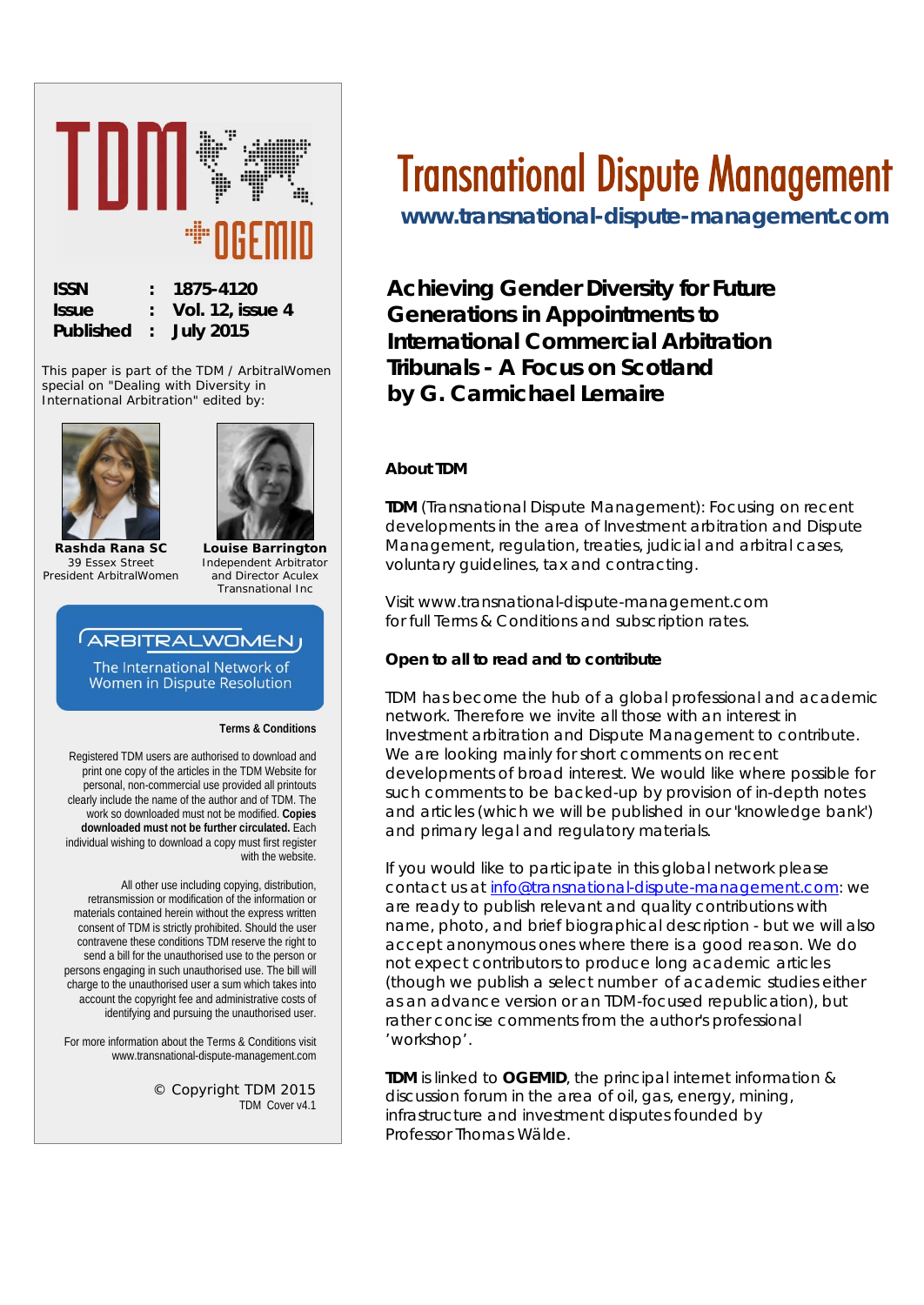# **Achieving Gender Diversity for Future Generations in Appointments to International Commercial Arbitration Tribunals – A Focus on Scotland**

# **Gillian Carmichael Lemaire**

 

This paper has emerged from my interest in dispute resolution in schools and, in particular, a visit to my former school in Scotland earlier this year, when I was highly impressed to hear about a mock court project in which primary school pupils have won praise from seasoned legal professionals. The school put forward a team of ten year olds to the final of the competition, including two female "counsel". The project prompted me to consider how future generations of women will fare when they move up through the ranks in the world of international commercial arbitration, especially in Scotland, a country justifiably keen to promote itself as a centre for international arbitration. What can we do now to ensure that diversity, including gender diversity, is taken into consideration in the appointment of international commercial arbitral tribunals? I consider the groundwork already laid in Scotland in relation to both gender diversity and international commercial arbitration, lessons that may be learned from this work, and how those lessons might filter through to the appointments process. Given the importance of international commercial arbitration as a final and binding method of resolving commercial disputes, I argue that not only is education of members of the international arbitration community indispensable, but so also is education of a wider population.

 $<sup>1</sup>$  It is beyond the scope of this paper to discuss the definition of international commercial arbitration.</sup> There are ample writings available on the subject. *See*, e.g., a thorough chapter in Fouchard Gaillard Goldman On International Commercial Arbitration, Kluwer Law International, chapter 1, *Definition of International Commercial Arbitration*, p. 9. From a Scottish perspective, the 2010 Arbitration Act contains no definition of international commercial arbitration. The explanatory notes to the Act, however, define arbitration as "a legal procedure where parties submit a dispute between them to a third party, who often has specialist expertise or knowledge, who will act as a private tribunal to produce a final and binding decision on the dispute." (Arbitration (Scotland) Act 2010, Explanatory Notes, http://www.legislation.gov.uk/asp/2010/1/notes). It has been said that " 'International' in this context refers to the situation where the parties to the arbitration are seated in different states; 'commercial' connotes that the arbitration arises out of a business relationship.": *see* the Rt Hon Lord Hamilton (retired from the offices of Lord President of the Court of Session and Lord Justice General of Scotland), *Arbitration in Scotland : Its Nature and Its Future,* Lecture to celebrate the inauguration of the Law School at Robert Gordon University, Aberdeen, on 11 March 2014).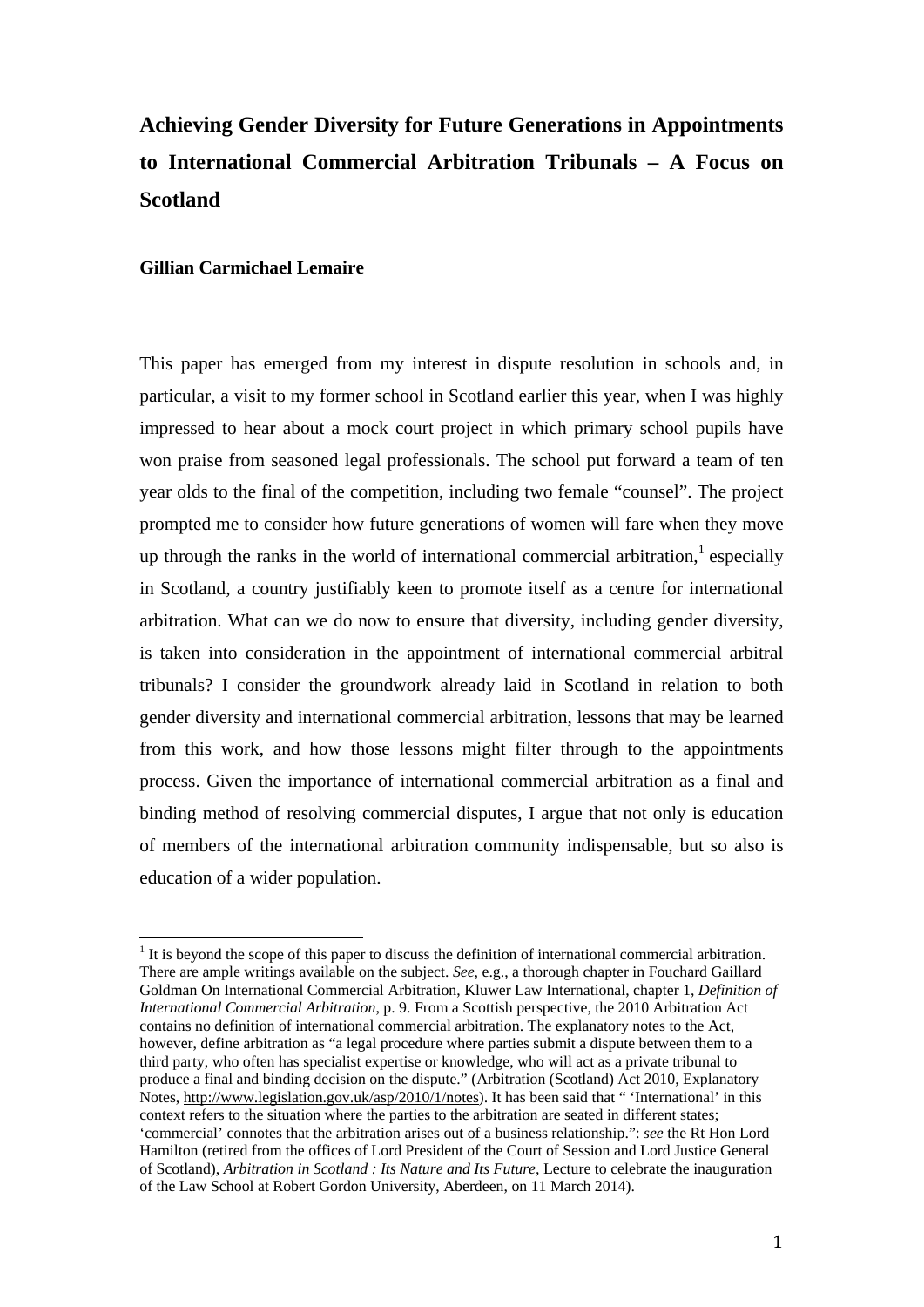Although my comments focus on gender diversity, many of them also apply to diversity in general.

This paper concentrates on appointments to international commercial arbitration tribunals and, other than drawing attention to certain remarks made about investment arbitration that could equally apply to commercial arbitration, $\alpha$ <sup>2</sup> does not address the former.

Note that the Scottish legal system is distinct from that of the United Kingdom's two other legal systems, namely those of England and Wales, and Northern Ireland, a fact that is not always understood. Moreover, Scotland has had its own Parliament since 1999, which has power to make law in Scotland, except in certain reserved areas, $3\overline{3}$ which in fact currently include equality legislation.

Part I addresses background matters, Part II looks at the existing terrain in Scotland for gender diversity and Part III concludes.

# **I. Background**

 

# **A. Introduction**

The Scottish legal system is a mixed system of civil and common law. The existence of arbitration in Scotland can be traced back to the thirteenth century.<sup>4</sup> Patchy legislation on different aspects of arbitration over hundreds of years meant that, until recently, Scots law on arbitration was archaic, unclear and far from user-friendly. Arbitration had therefore suffered a decline. In 2010 the Arbitration (Scotland) Act

<sup>2</sup> *See* Sergio Puig, *Social Capital in the Arbitration Market*, EJIL (2014), Vol. 25 No. 2, 387-424 : "… notwithstanding important differences, the appointment of investor-state arbitrators characterizes the basic dynamics of the field of international arbitration more generally."

<sup>&</sup>lt;sup>3</sup> The Scottish Parliament was created by Act of the UK Parliament, the Scotland Act 1998. Under that Act and, as extended by the Scotland Act 2012, the Scottish Parliament received powers to make laws on devolved matters. Only the UK Parliament can make laws on reserved matters. 4 *See*, e.g., Mark Godfrey, *Arbitration in the Ius Commune and Scots Law*, 2 Roman Legal Tradition

<sup>122 (2004).</sup>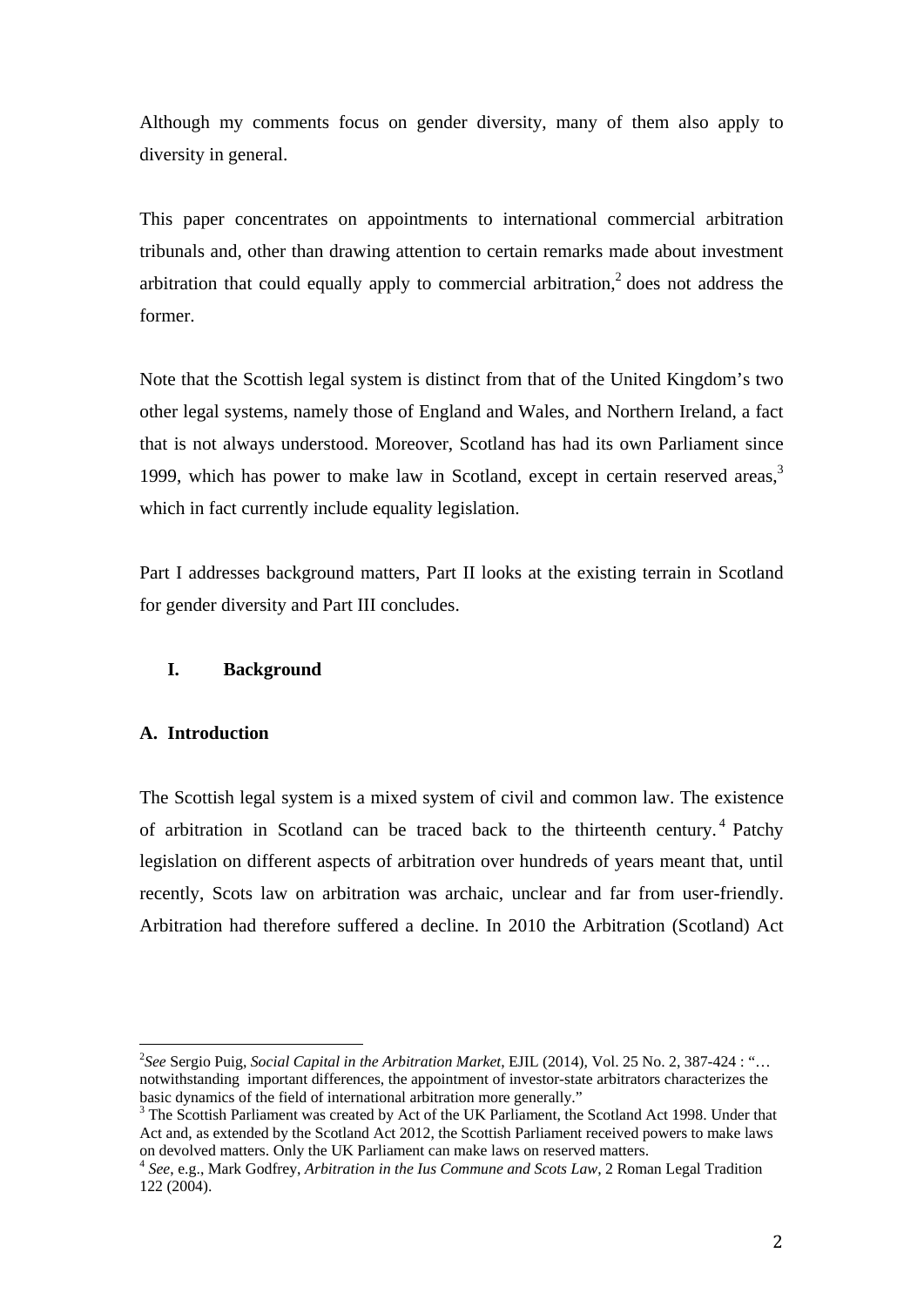2010 (the "2010 Arbitration Act") came into force,<sup>5</sup> bringing the country's law of arbitration into the twenty-first century.6

Arbitrators sitting in Scotland (and Scots arbitrators sitting elsewhere), including a number of high profile women, are usually selected from a pool of experienced solicitors,<sup>7</sup> solicitor-advocates,<sup>8</sup> Advocates,<sup>9</sup> former judges and, in appropriate cases, technical experts such as engineers, architects and chartered surveyors. Although it would seem that women have been able to act as arbitrators in Scotland since the early 1300s (*Regiam Majestatum,* the most important surviving treatise on Scots law, tells us that a woman could be an arbitrator, although "not until the very late  $19<sup>th</sup>$ , even early  $20^{th}$ , century could she be a solicitor, chartered accountant or doctor!"<sup>10</sup>), statistics about the appointment of women to international arbitral tribunals seated in Scotland do not appear to be available, probably because the country does not yet have a significant number of international arbitrations (which in itself may be blamed, at least in part, on the former outdated legislation). Given the likely dearth of statistics in Scotland, we can be fairly sure that appointments of women there are not made with any greater frequency than in the rest of the international arbitration world. In 2012, Lucy Greenwood and C Mark Baker noted that a certain level of comfort had

<sup>5</sup> The Arbitration (Scotland) Act 2010 came into force and effect on 7 June 2010. For commentary on the 2010 Arbitration Act, *see*, e.g., Steven P. Walker, *The renaissance of Scottish arbitration*, Journal of the Law Society of Scotland, September 2010, http://www.journalonline.co.uk/Magazine/55- 9/1008548.aspx: "Consumers of arbitration around the world need to know that Scotland has a new Act

which is Model Law and New York Convention compliant."; Joanna Dingwall, *International Arbitration in Scotland: A Bold, New Future*, 2010 13 Int. A. L. R., Issue 4, p. 138 : "This innovative piece of legislation codifies Scots law on arbitration into one streamlined, user-friendly document and creates a unitary, modern, efficient system."; Rob Wilson and Valerie Allan, *Arbitration in Scotland*, CMS Guide to Arbitration: "The Scottish Arbitration Act radically overhauls the Scots law of arbitration and provides the first complete statutory framework for arbitration in Scotland. That framework seeks to adopt 'best practice ' from around the world."

<sup>6</sup> *See* Hew Dundas and David Bartos, *Scotland Leads The World In Arbitration*,

http://www.davidbartos.co.uk/media/ActShAr.pdf and *Dundas and Bartos on the Arbitration*   $(Scotland)$  *Act 2010*,  $2<sup>nd</sup>$  edition, 2014, W. Green.

Solicitors in Scotland advise on a wide range of matters and represent clients in certain courts. They are members of and are regulated by the Law Society of Scotland, which promotes both their interests and the interests of the public in relation to the profession. They practise mainly in law firms, in-house in the public and private sectors, and in a significant number of organisations outside Scotland.

<sup>&</sup>lt;sup>8</sup> Solicitor-advocates are solicitors who have undertaken specific advocacy training. Their rights of audience are the same as those of Advocates in the High Court of Justiciary (which hears criminal cases) and the Court of Session (which hears civil cases). They are members of and are regulated by the Law Society of Scotland. They practise mainly in law firms.

<sup>9</sup> Advocates at the Scottish Bar undergo special training and represent parties before any court in Scotland. They are usually instructed by a solicitor. They practise as independent members of the Faculty of Advocates, which is their regulatory body.

<sup>&</sup>lt;sup>10</sup> See Hew Dundas, *The Arbitration (Scotland) Act 2010 : Converting Vision into Reality*, Sweet & Maxwell, (2010) 76 Arbitration 2-15.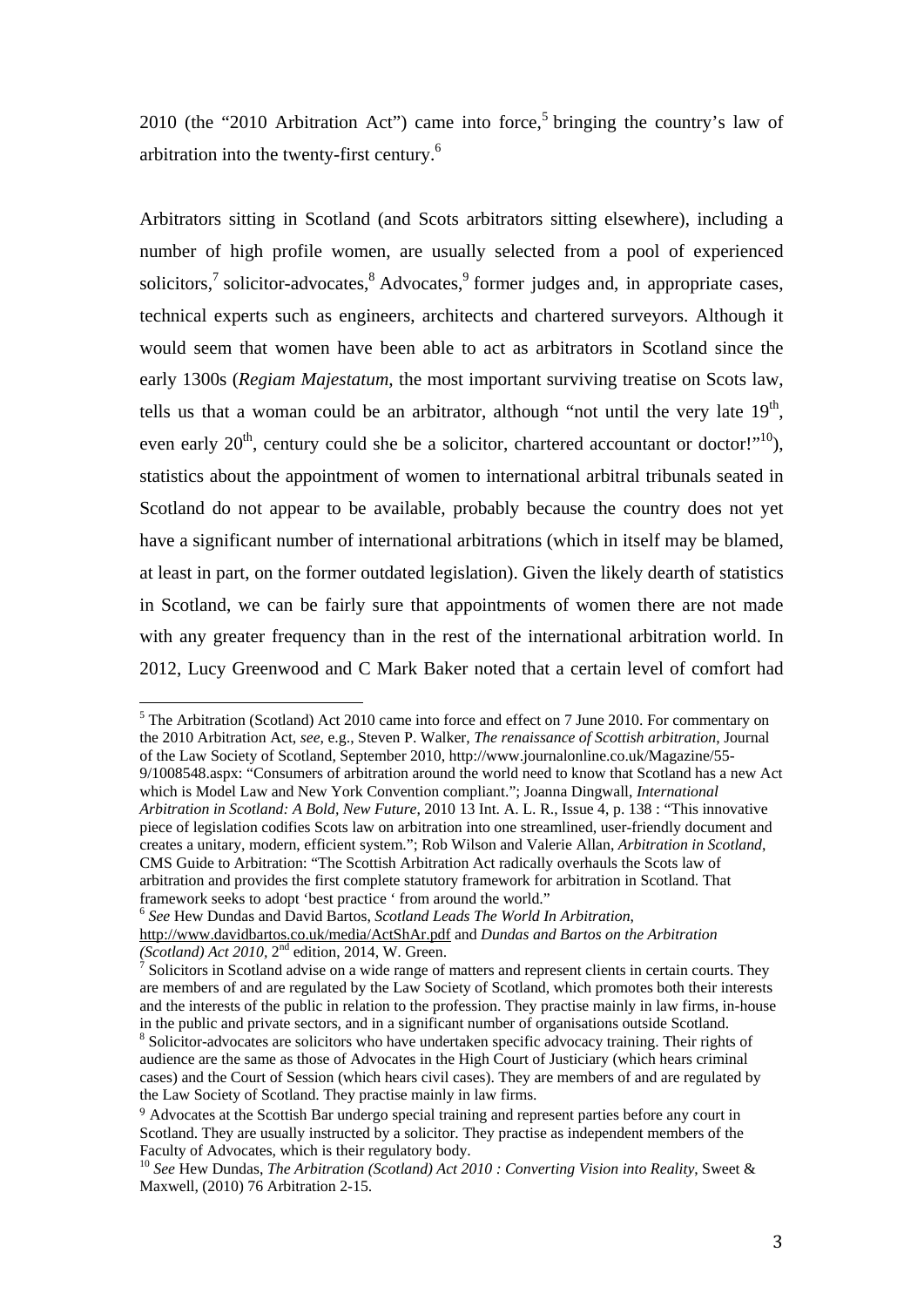set in regarding the low number of women in the international arbitration population: "… international arbitration practitioners have become comfortable with the notion that women are a significant minority, if not a 'tiny fraction' of the international arbitration population."<sup>11</sup> In their recent article, which updates the statistics they provided in 2012, they state that it is now "clear that the arbitration community is becoming less comfortable with this notion and more willing to address the issue." In 2012 they gave a "best estimate" that the percentage of women appointed to international commercial arbitration tribunals was around 6.5%. In their recent article, that percentage had increased to approximately 10%.<sup>12</sup>

It is instructive to note in relation to investment arbitration that: "The size of the core of the arbitration network is small. What stands out, however, is that around 93 per cent of all the appointments are of male arbitrators, suggesting an extreme gender imbalance. It gets even worse: only two women, Professors Stern and Kaufmann-Kohler combined, held three-quarters of all female appointments, pushing the male– female composition of arbitrators in the network to an embarrassing 95 per cent to 5 per cent proportion."<sup>13</sup>

#### **B. Some of the problems and solutions**

 

Various reasons, some of which I mention briefly below, may explain the small numbers of women appointed to international commercial arbitration tribunals. Scotland can learn from some of these experiences and, as I enlarge upon below in Section II, can also contribute greatly to future debate and action.

In early 2013 the Kluwer Arbitration Blog carried out a survey asking participants to rate three possible reasons for the under-representation of women in international arbitration: generational reasons (women at the top of the profession qualified when

<sup>11</sup> *See* Lucy Greenwood and C Mark Baker, *Getting a Better Balance on International Arbitration Tribunals*, (2012) 28(4) Arbitration Int 653, 666.

<sup>12</sup> *See* Lucy Greenwood and C Mark Baker*, Is the balance getting better ? An update on the issue of gender diversity in international arbitration,*

http://arbitration.oxfordjournals.org/content/early/2015/05/02/arbint.aiv034.

<sup>13</sup> *See* Puig, p. 404-405, *op. cit. ; see* also *ibid*., p.3, in which Greenwood and Baker's research shows that women comprise roughly 5.61% of arbitrators in concluded ICSID cases.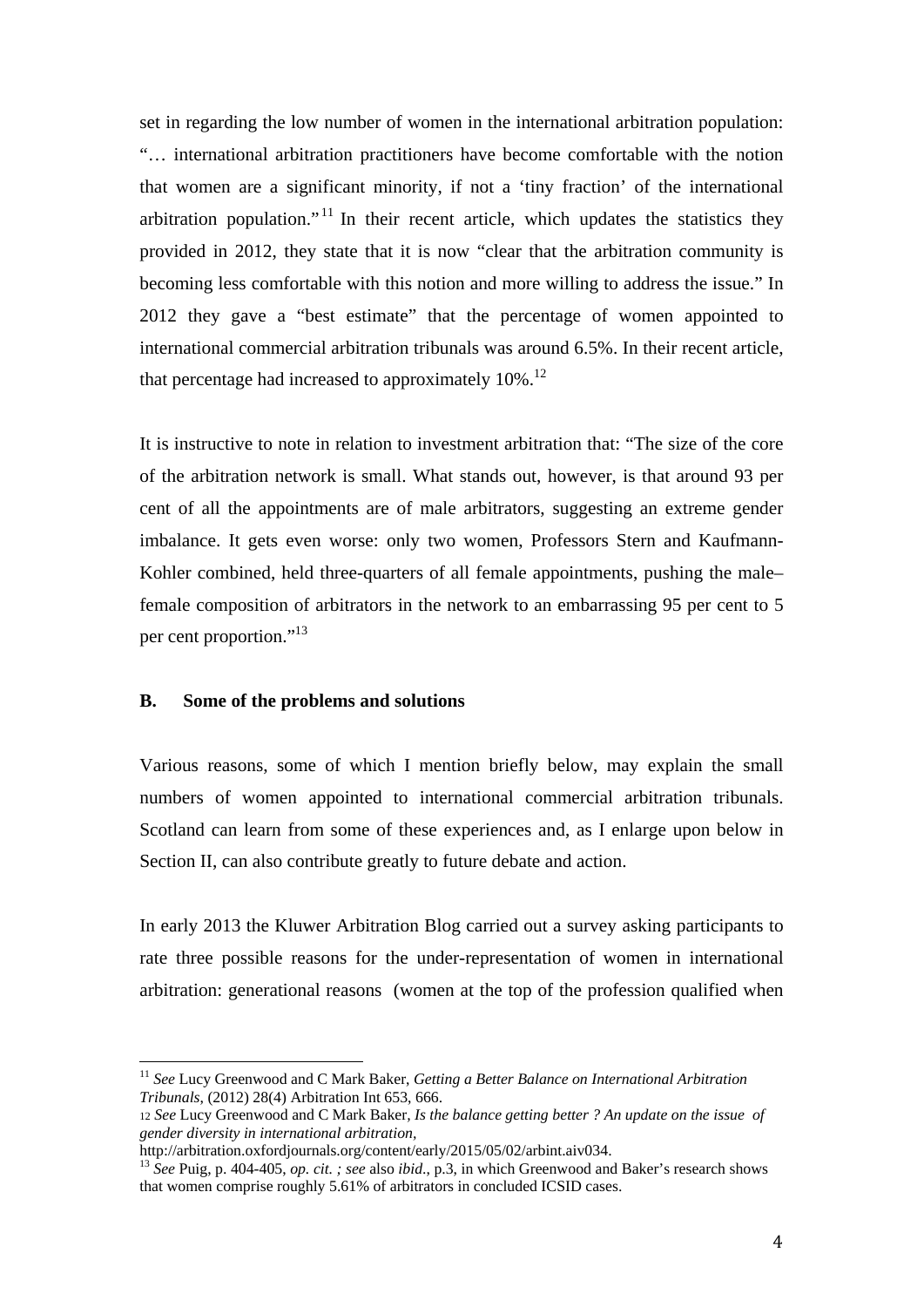fewer women practised in this area); the party appointment system, $14$  which was said to "enforce the status quo" by favouring "an elite handful of repeat players"; and time demands, which can make it difficult to combine a career in international arbitration with having a family. Of the 256 respondents to the poll (of whom 74% were women), both women and men found the party appointment system to be the factor that most affected the under-representation of women in arbitration.<sup>15</sup> In an earlier survey carried out in 2012 by Queen Mary University of London and White & Case, 76% of respondents had nevertheless considered unilateral appointments to be the preferred method of choosing co-arbitrators in a three-member tribunal (private practitioners (83%) were keener on this system than in-house counsel (71%) and arbitrators  $(66\%)$ . <sup>16</sup> There were 710 respondents to a questionnaire and 104 telephone interviews were conducted. 53% of respondents were from private practice, 26% were arbitrators, 10% were in-house counsel, and 11% were either academics, expert witnesses or from arbitral institutions. Statistics about the number of female respondents were not provided.<sup>17</sup>

Whether appointed by parties or institutions, certain characteristics of the system are evident: as has been discussed at length in the international arbitration community, the majority of arbitrators are white men from Western countries; in fact most arbitrators come from developed countries. Arbitrators who are appointed the most often are

 $14$  The party appointment system has been a subject of much discussion in recent years, following a debate launched by Professor Jan Paulsson in 2010. His proposition is that where parties have neither jointly nominated the entire tribunal nor provided that there will be unilateral appointments, the default rule should be that all arbitrators are appointed by a neutral appointing authority. He believes that unilateral appointments are "ill-conceived" and that there is no right to name one's arbitrator. Consequently, he recommends prohibiting or at least "rigorously policing" this practice, considering that confidence of both sides in the institutions charged with appointing "truly neutral and able arbitrators" is one of the real answers. *See* Jan Paulsson, *Moral Hazard in International Dispute Resolution*, ICSID Review, Volume 25 Issue 2 Fall 2010 and *Must We Live with Unilaterals ?,* American Bar Association Section of International Law, International Arbitration Committee, 2013, Volume 1, Issue 1, p. 5.

The case in favour of party appointments has been led by Charles N. Brower. He argues that neither the pre-existing list approach nor appointments by arbitral institutions are an adequate alternative to party appointments. The pre-existing list approach, according to him, infuses politics into the system and creates an artificial barrier to entry. It also provides a limited choice, whereas the pool of arbitrators is greatly expanded through the input of parties. He in addition doubts that any institution could achieve a level of user confidence matching that of appointments made by parties and counsel. *See* Charles N. Brower, *The (Abbreviated) Case for Party Appointments in International Arbitration,* American Bar Association Section of International Law, International Arbitration Committee, 2013, Volume 1, Issue 1, p. 10 and www.globalarbitrationreview.com/.../Charles\_Brower\_The\_Death\_of\_the\_ Two-Headed Nightingale Speech 2.pdf.

<sup>&</sup>lt;sup>15</sup> Kluwer Arbitration Blog, 26 February 2013.

<sup>16 2012</sup> International Arbitration Survey, Queen Mary University of London and White & Case, p.5. 17 *Ibid.,* p. 44.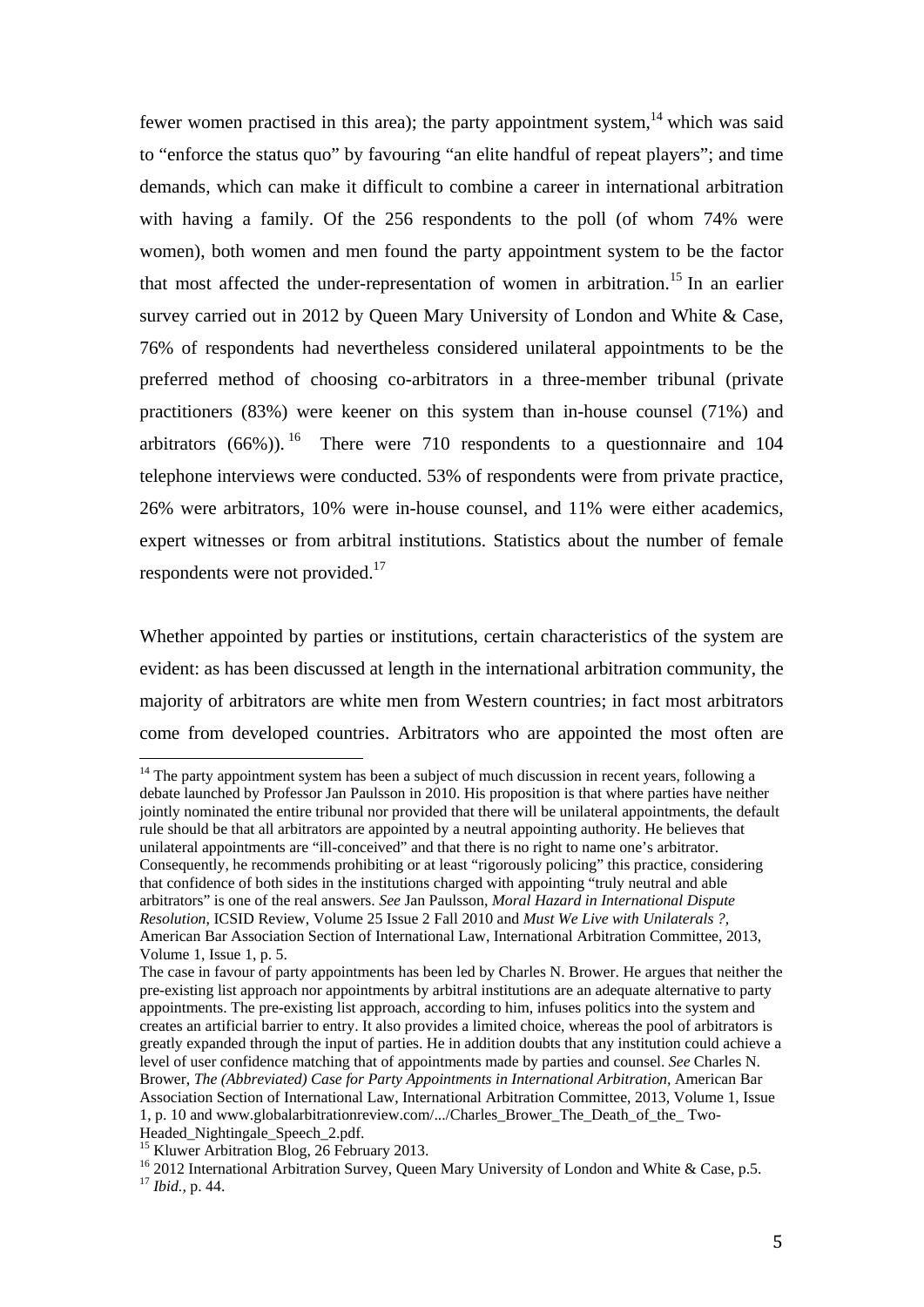more likely to obtain further appointments. Parties tend to appoint people like themselves. They are highly likely to be risk-averse and will usually wish only to appoint well-known arbitrators with recognised experience.

Generational issues and time demands rated roughly equally in the Kluwer Arbitration poll as factors contributing to the under-representation of women.

Generational issues subsist. Many senior and highly experienced women who do not benefit from the numerous initiatives now available for beginners through to under-40s are being overlooked for appointments to international commercial arbitration tribunals. There would appear to be a perception that there is an insufficient pool of potential female arbitrators with the required experience. This in turn causes a lack of female role models.

Time demands could be one of the causes of "pipeline leak",  $18$  which may also contribute to the lack of women on international commercial arbitration tribunals: despite the level of female law graduates and young women lawyers, it is still the case that relatively few women make it to the most senior positions in the profession. "Sustainable participation" is another important question addressed by Annalise Nelson, who sees the leadership issue in international arbitration as having two branches, first, the presence of women in senior positions in arbitration, including arbitrator appointments, and second, "The other issue, which inevitably will affect leadership tomorrow if not today, is that of sustainable participation in arbitration: whether young women interested in arbitration are finding sufficient opportunities to practise and gain experience, whether they're staying in these opportunities, and whether firms and institutions are creating a flexible enough environment for women (and men) with families."<sup>19</sup>

Some other reasons why women remain under-represented on international commercial arbitration tribunals include the possibility that there is a "culture" of

<sup>18</sup> *Op. cit.,* Greenwood and Baker's 2015 article, p.6-8.

<sup>19</sup> *See* Annalise Nelson, *The representation of women in arbitration – one problem, two issues*, Kluwer Arbitration Blog, 2 November 2012.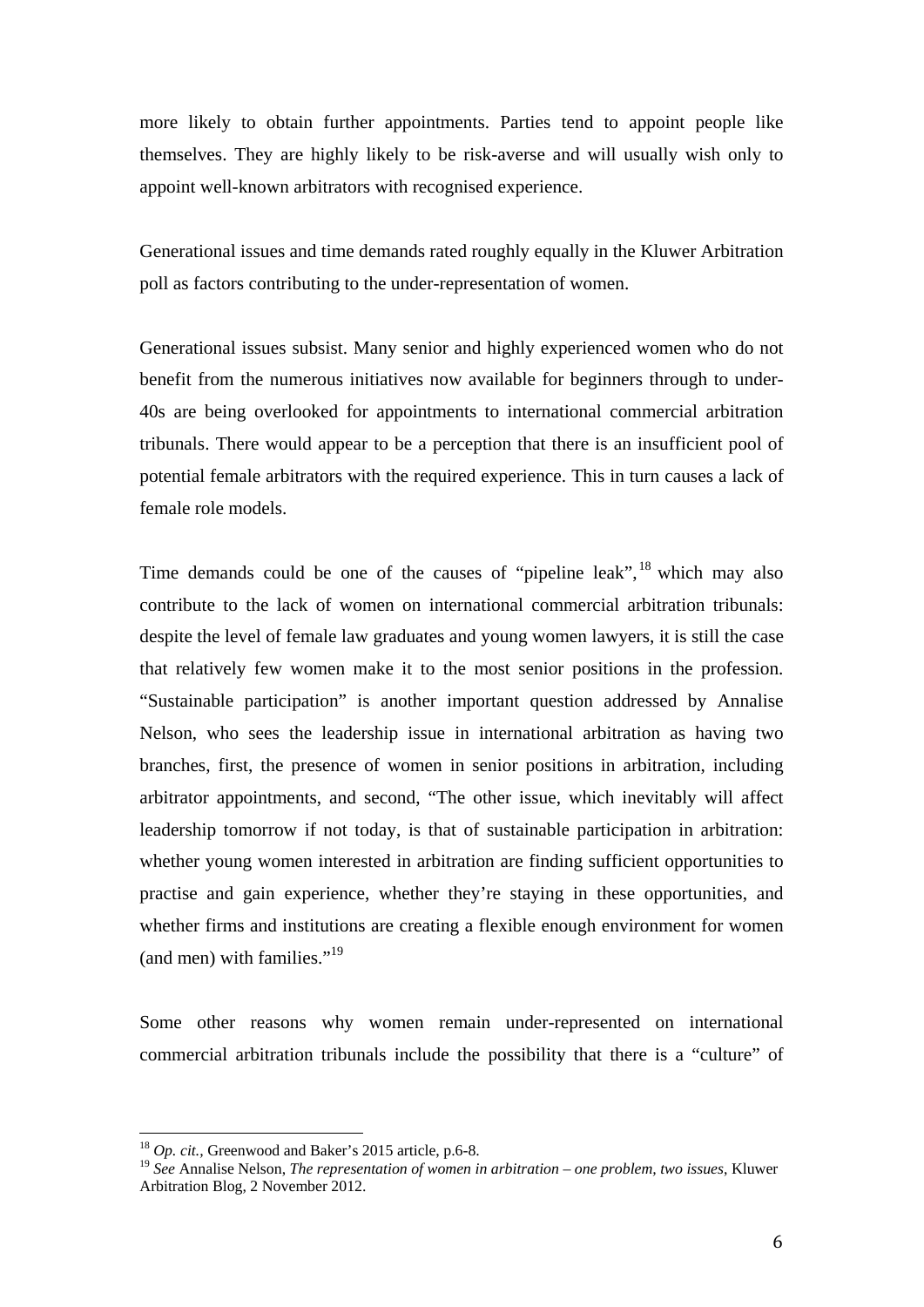international arbitration which is "monopolistic" and keeps new entrants out; $^{20}$  access to education may not be available to all women, especially in developing countries; stereotypes and implicit bias are still common; and there is also a concern that a lack of diversity might affect the quality of arbitral awards, leading to "a more narrowly informed body of doctrine."<sup>21</sup>

Although until recent years appointments to international arbitration tribunals have tended to be from the same or a similar group of individuals, the lifeblood of the arbitration community is now being renewed. The process is underway, but is taking place only by degrees and is far from advanced. As regards equality between men and women as a fundamental right, it has been estimated by the European Commission that at the present rate of change it would take another 70 years to achieve gender equality.<sup>22</sup> If this is the rate of change in the wider world, where does that leave us in the international arbitration arena, where clearly diversity is not keeping pace with developments in the "outside world"? What can we do to address the situation so that future arbitration users can rely on arbitration as a legitimate process, with access to a suitably broad choice of decision-makers for their cases?

Various actions and solutions have been proposed and indeed many put into practice, yet progress is unacceptably slow.

Many arbitral institutions are diversity-conscious and are appointing more women. Lucy Greenwood and C Mark Baker suggest that, when making appointments, institutions could provide lists of profiles rather than names and external counsel could do likewise when going through this exercise with in-house counsel:  $23$  they also say that better data management and transparency is a first step and that whilst "it is

<sup>20</sup> *See* Tom Ginsburg, *The Culture of Arbitration*, 36 Vanderbilt Journal of Transnational Law 1335  $(2003)$ .

<sup>21</sup> *Op. cit.,* Puig, p.401: "The over-or under-representation of a particular demographic of arbitrators is an issue of constant concern among most critics and many supporters of arbitration. Empirical research has demonstrated that the views of a decision-maker are unlikely to be completely independent of those of her colleagues or, more generally, of those of the professional community. The deliberative process before the arbitral tribunal is likely to be crucial and, therefore, the diversity of views may be fundamental for a fair process and outcome. If the community of arbitrators is dense and homogenous, and, as noted by Waibel and Wu, one in which developing countries or women are significantly underrepresented, one would expect a more narrowly informed body of doctrine." *See* also *op. cit.,*  Greenwood and Baker's 2015 article, p.8.<br><sup>22</sup> European Commission Report on equality between women and men 2014.

<sup>23</sup> *Op. cit*., Greenwood and Baker's 2015 article, p. 7.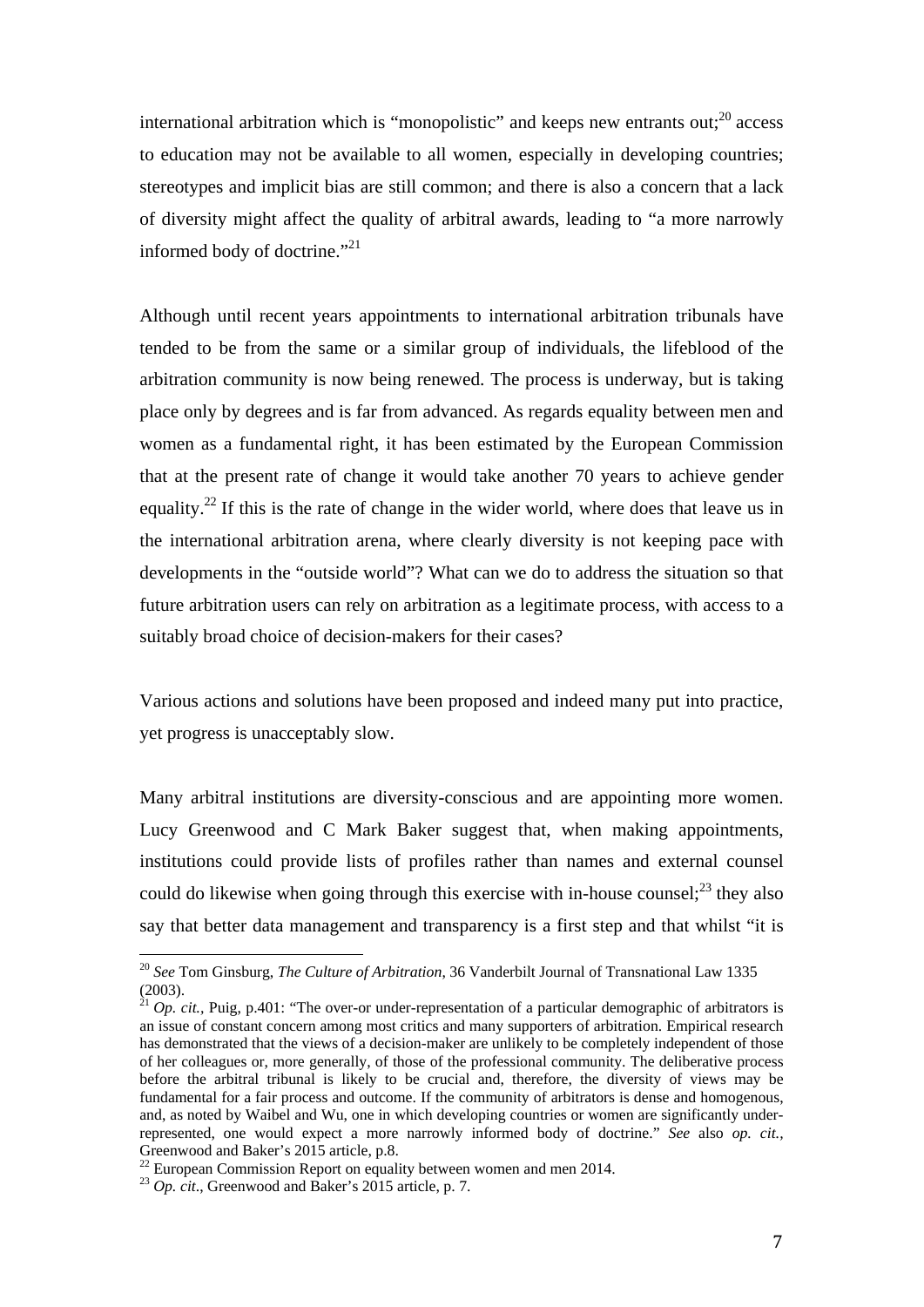apparent that there is an ongoing effort by the institutions to appoint more diverse candidates", the arbitration institutions are not solely responsible for addressing the issue and that efforts to address diversity are "largely a question of personal responsibility."<sup>24</sup>

Professor Jan Paulsson says one effective mechanism could be an institutional requirement that appointments be made from a pre-existing list of qualified arbitrators, "with in-built mechanisms of monitoring and renewal". He points out that certain institutions "have experimented with a variety of other practices, such as 'blind appointments' (i.e., seeking to ensure that nominees do not know who appointed them) or any number of list procedures which have in common the feature that the initial identification of the candidate comes from the institution rather than from one party."25

Transparency in the arbitrator appointment process has been severely criticised, as has the lack of statistics available. Arbitrator Intelligence, a non-profit start-up venture founded by Professor Catherine A. Rogers of Penn State Law and Queen Mary, University of London, aims to address this by promoting "transparency, fairness, and accountability in the selection of international arbitrators by increasing and equalizing access to critical information about arbitrators and their decision-making."26

Many law firms and businesses have addressed and continue to address the promotion of women to the most senior positions: I address this further below. Professional associations too provide support to women in the advancement of their careers in the dispute resolution field. For example, ArbitralWomen, the International Network of Women in Dispute Resolution, runs a mentoring programme which matches young members with older and more experienced women.

In my view, one important reason why the kinds of measures mentioned above have not resulted in increased numbers of women on international commercial arbitration tribunals is that the issue of diversity has been addressed mainly inside the

<sup>&</sup>lt;sup>24</sup> *Ibid.*, p. 2 and 11 <sup>25</sup> *Op. cit.*, Paulsson, *Moral Hazard in International Dispute Resolution*, p.11-12. <sup>26</sup> http://www.arbitratorintelligence.org/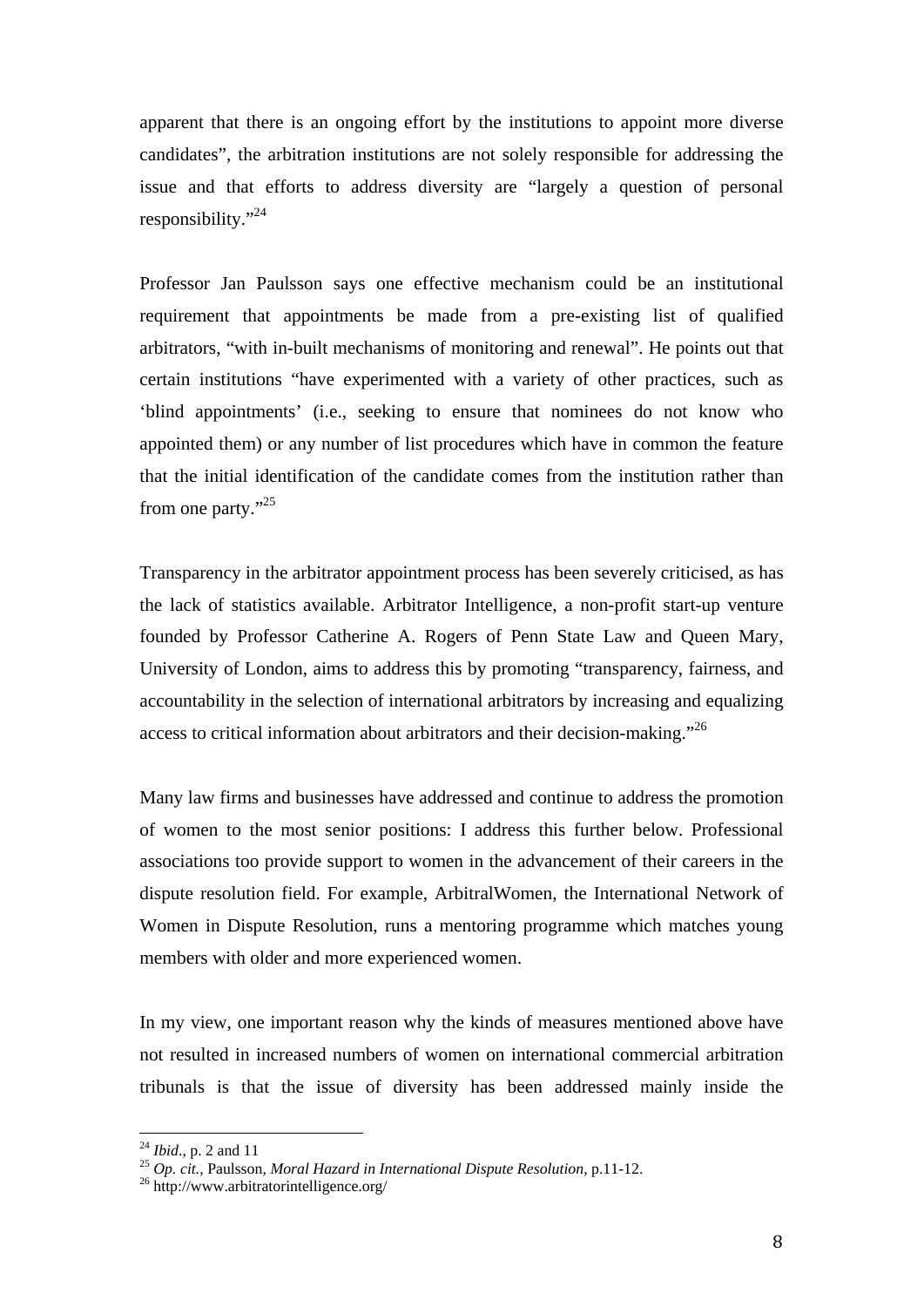international arbitration community. Who better to speak to the issue perhaps, but there should be no "ownership" of the process and it is clear that the steps taken so far are not working or at least not quickly enough. There must be greater awareness of the arbitration process outside the arbitration community and the arbitration community itself must both be widened and must educate potential users of international commercial arbitration about who the arbitrators are in a more extensive way than has been done in the past. This to me seems paramount in a process where the decision-makers are rendering final and binding awards. As Professor Paulsson put it (in the context of commenting on the New York Convention): "… any single person in this room, without holding a judicial office, without having any legal training, simply by virtue of being appointed sole arbitrator, could render an award which has greater international effect than decisions of nine unanimous Justices of the US Supreme Court...".<sup>27</sup> The legitimacy of international arbitration<sup>28</sup> must surely be questioned if the process of appointing arbitrators (who are unregulated and may in some jurisdictions be immune from suit) is treated in a proprietorial and nontransparent manner by a very small and barely penetrable group of professionals, many of whom are themselves arbitrators.

Whilst sophisticated business users of international commercial arbitration are familiar with the process, who arbitrators might be and how they are appointed, I believe that gender diversity on international commercial arbitration tribunals is bound to be affected by the fact that only a very narrow section of society is familiar with arbitration. Even lawyers and business people not working in the area do not always have much knowledge of the process. The result is that diversity has trouble flowing through to the world of international commercial arbitration, even given the fact that it is currently under a very bright spotlight. This has to be undesirable given the increasing number of business transactions involving parties from different countries where it is highly likely that international commercial arbitration will be the chosen method of final and binding dispute resolution.

<sup>27</sup> *Op. cit,* Paulsson, *Moral Hazard in International Dispute Resolution,* p.2. 28 This question was addressed by Joseph Mamounas, *ICCA 2014. Does 'Male, Pale, and Stale' Threaten the Legitimacy of International Arbitration ? Perhaps, but There's No Clear Path to Change,*  Kluwer Arbitration Blog, 10 April 2014.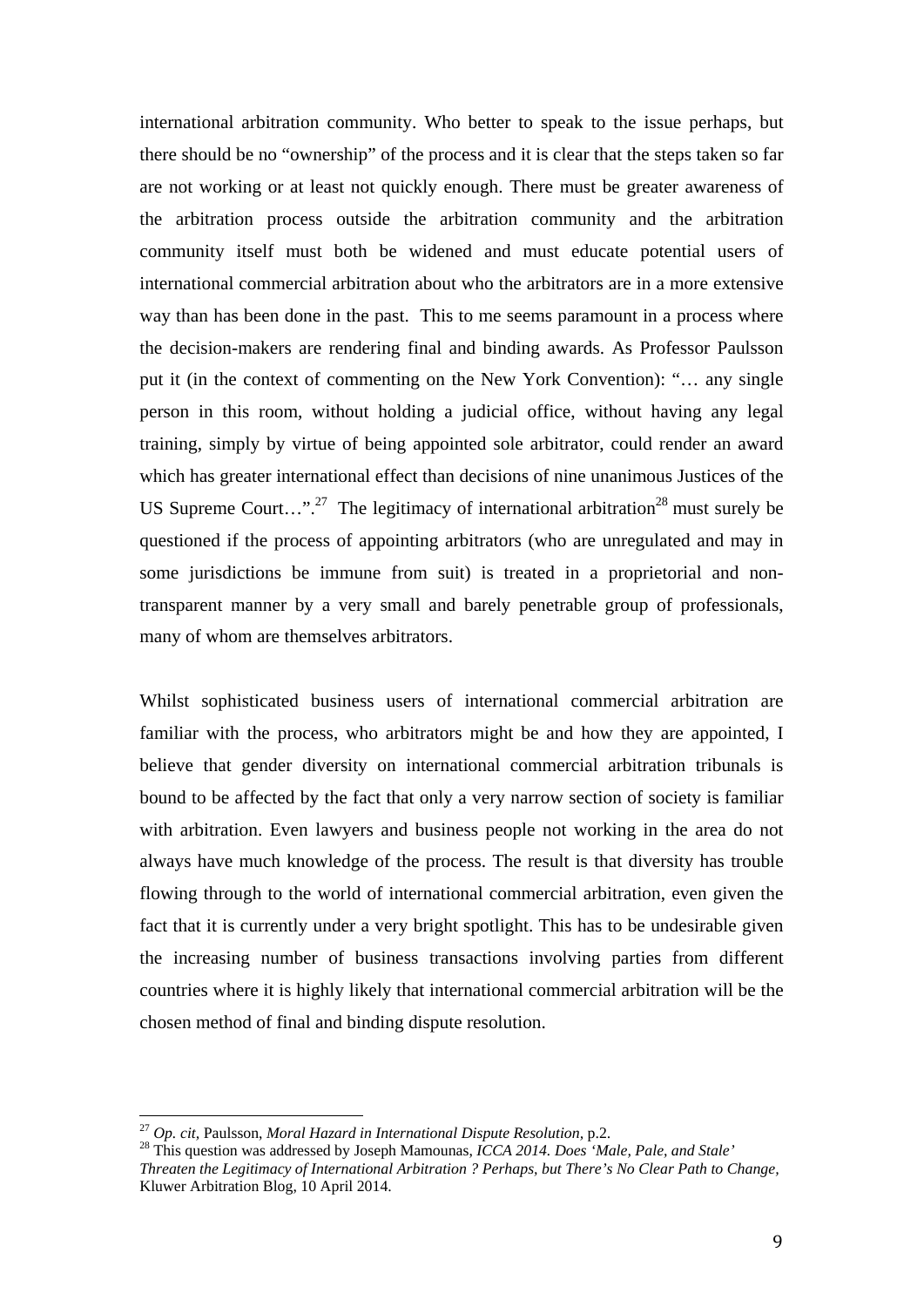I believe that at least part of the answer lies in going back to square one: education. Not just high school and university education, but primary school education, like the project that inspired this paper. Education is required at a far earlier stage in relation to dispute resolution, international arbitration and diversity. There needs to be a much broader awareness of these issues by a wide range of members of society, including the business community and the legal profession, who have a responsibility to ensure that awareness of gender diversity is brought to the process of international commercial arbitration and, in particular, the appointment of arbitral tribunals.

Taking Scotland as an example, there are many educational initiatives underway involving the law generally and, as in the project which prompted this paper, dispute resolution in the courts. These initiatives provide an excellent experience which could be further enhanced by adding modules about decision-makers in international disputes and, notably, the taking into account of diversity in the appointment of international commercial arbitration tribunals. As is clear from my discussion with one of the teachers involved in the schools project that I describe below, and from watching the television coverage of the competition's final, even at age 10 pupils are capable of a high level of understanding. There is no reason why, at a very basic level, they could not be introduced to who our decision-makers are in various forms of dispute resolution and be made aware of diversity issues. They could be asked to reflect on how decision-makers are appointed, who they are, where they come from, what their qualifications and experience are, and the impact of their powers. It is in this way that a more diverse population will realise that jobs in the dispute resolution field may be open to them, thus ensuring that diversity becomes inherent in our disputes systems and appointment processes.

# **II. The existing terrain for gender diversity in Scotland**

I address below initiatives that have already been taken or are underway in Scotland in relation to gender diversity. There are lessons to be drawn from some of these with regard to how diversity is considered when appointing international commercial arbitration tribunals.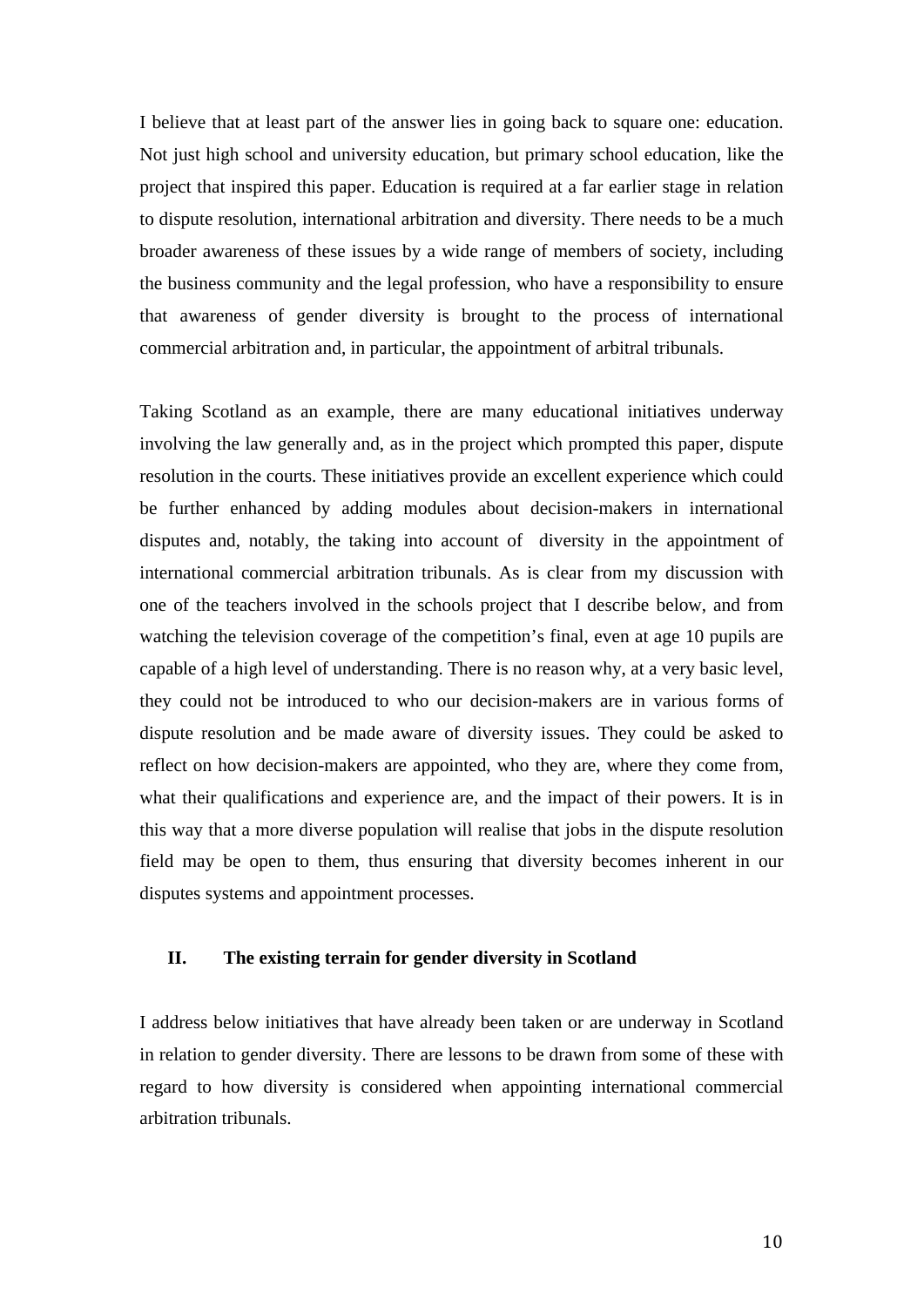#### **A. The Scottish legislative background**

As far as the issue of gender diversity is concerned, Scotland is governed by the Equality Act 2010, which consolidates earlier anti-discrimination legislation and sets out protection against direct and indirect discrimination, harassment and victimisation in work, education, services and public functions. The protected characteristics under the Act are age, disability, gender reassignment, marriage and civil partnership, pregnancy and maternity, race, religion and belief, sex, and sexual orientation.

The Scottish and UK Governments are held to task by the 1980 Convention for the Elimination of all forms of Discrimination against Women ("CEDAW"), an international treaty ratified by the UK. Representatives of the UK Government, including Scottish Government representatives, appear before the CEDAW Committee to update the Committee on the steps that have been taken to develop equality. The Committee then issues observations, which set out actions the Government is required to take. In 2013, when the Committee considered the UK's seventh periodic report, $^{29}$  it called upon the UK to "Continue to take concrete targeted measures to improve the representation of women in Parliament and the judiciary, particularly black and ethnic minority women and women with disabilities".<sup>30</sup> The Committee also raised concerns about education and availability of data: "The Committee is further concerned at the persistence of traditional attitudes and stereotypes, including the choice of studies, which affect educational paths and careers followed by girls and women… The Committee is also concerned at the lack of data on the number of women heading academic institutions and at the low number of women in professorial positions."31 The Committee recommended that the UK should, among other things, "Intensify career guidance activities to encourage girls to pursue non-traditional paths and improve the gender awareness of teaching personnel at all levels of the education system" and "Take appropriate measures to collect data on women in positions at all levels of academic institutions and improve the

<sup>&</sup>lt;sup>29</sup> 1142nd and 1143rd meetings of CEDAW, on 17 July 2013 (*see* CEDAW/C/SR.1142 and 1143).<br><sup>30</sup> Observation 43.

<sup>&</sup>lt;sup>31</sup> Observation 44.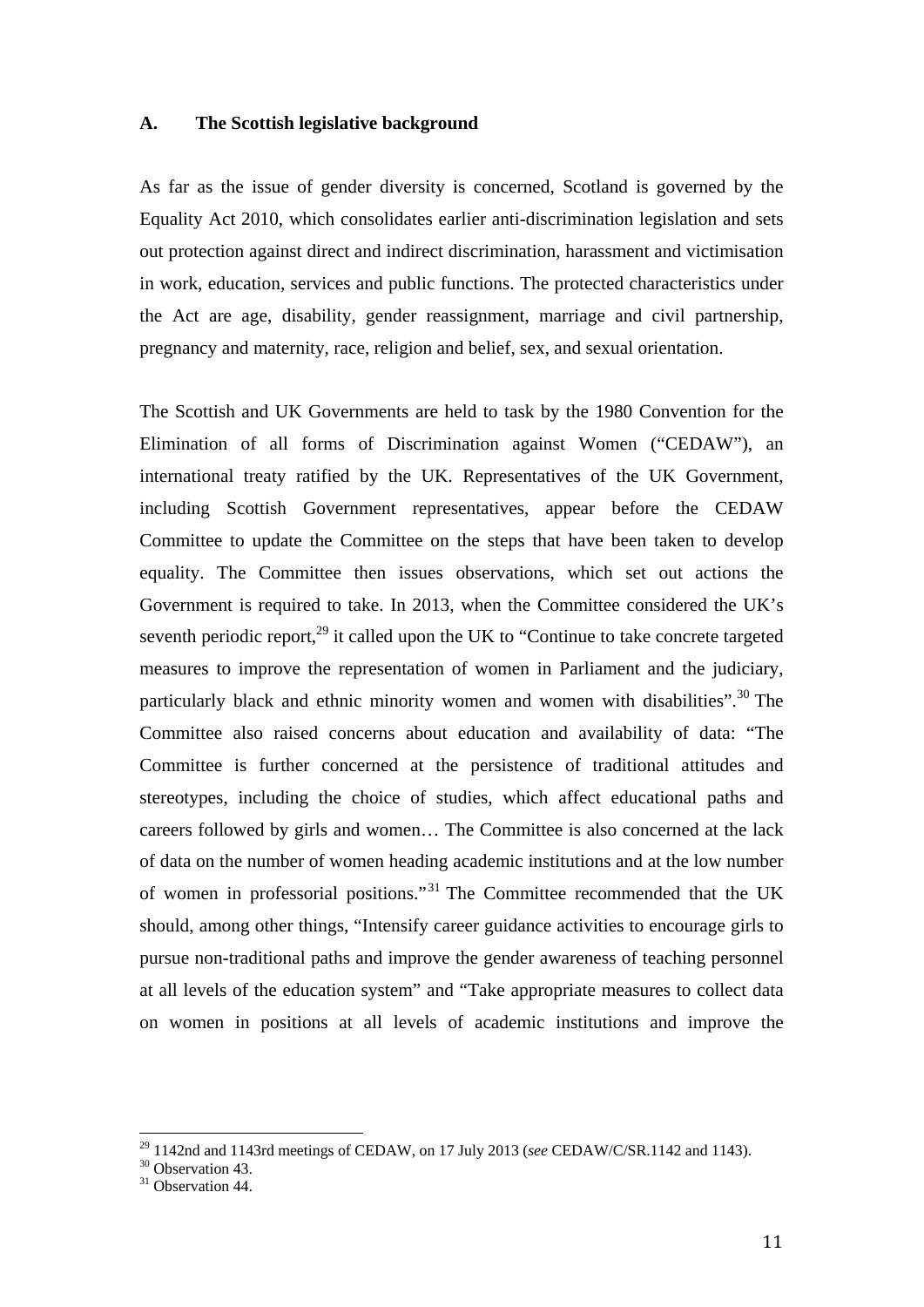representation of women at the higher echelons."32 The eighth periodic report of the UK to CEDAW is due in July 2017.

The UN-accredited Equality and Human Rights Commission in Scotland also works to eliminate discrimination, reduce inequality, and protect and promote human rights. In relation to equality and diversity specifically, the Commission is also under a duty, among other things, to promote understanding of the importance of equality and diversity, encourage good practice, promote equality of opportunity, promote understanding of rights under the Equality Act 2010, and enforce the Equality Act 2010. The Commission works with the Scottish Human Rights Commission, with whom it shares its human rights remit in Scotland. Examples of the Equality and Human Rights Commission's work in 2014/15 include publishing guidance on the legal framework for steps that can lawfully be taken to increase the number of women on the boards of organisations. Further work of the Commission in 2015 includes tackling under-representation at senior levels, by improving recruitment practice in FTSE 350 companies to promote diversity on FTSE boards.<sup>33</sup>

Why address the legislative and supervisory framework in the context of international commercial arbitration? I consider that there is a far greater chance of diversity receiving the attention it deserves in the appointment of international commercial arbitrators if there is across-the-board awareness of legislation which applies to the wider community. Knowledge of the characteristics protected by legislation, including gender, and the types of situations the legislation is intended to address should prompt consideration of diversity in the arbitration population until it becomes an automatic reflex when appointing a tribunal. Greater awareness of legislation on diversity at a wider level and through generations should serve to create these reflexes, which I would suggest we have a responsibility to develop.

<sup>&</sup>lt;sup>32</sup> Observation 45.

<sup>33</sup> http://www.equalityhumanrights.com/commission-helps-companies-increase-representation-womenboards.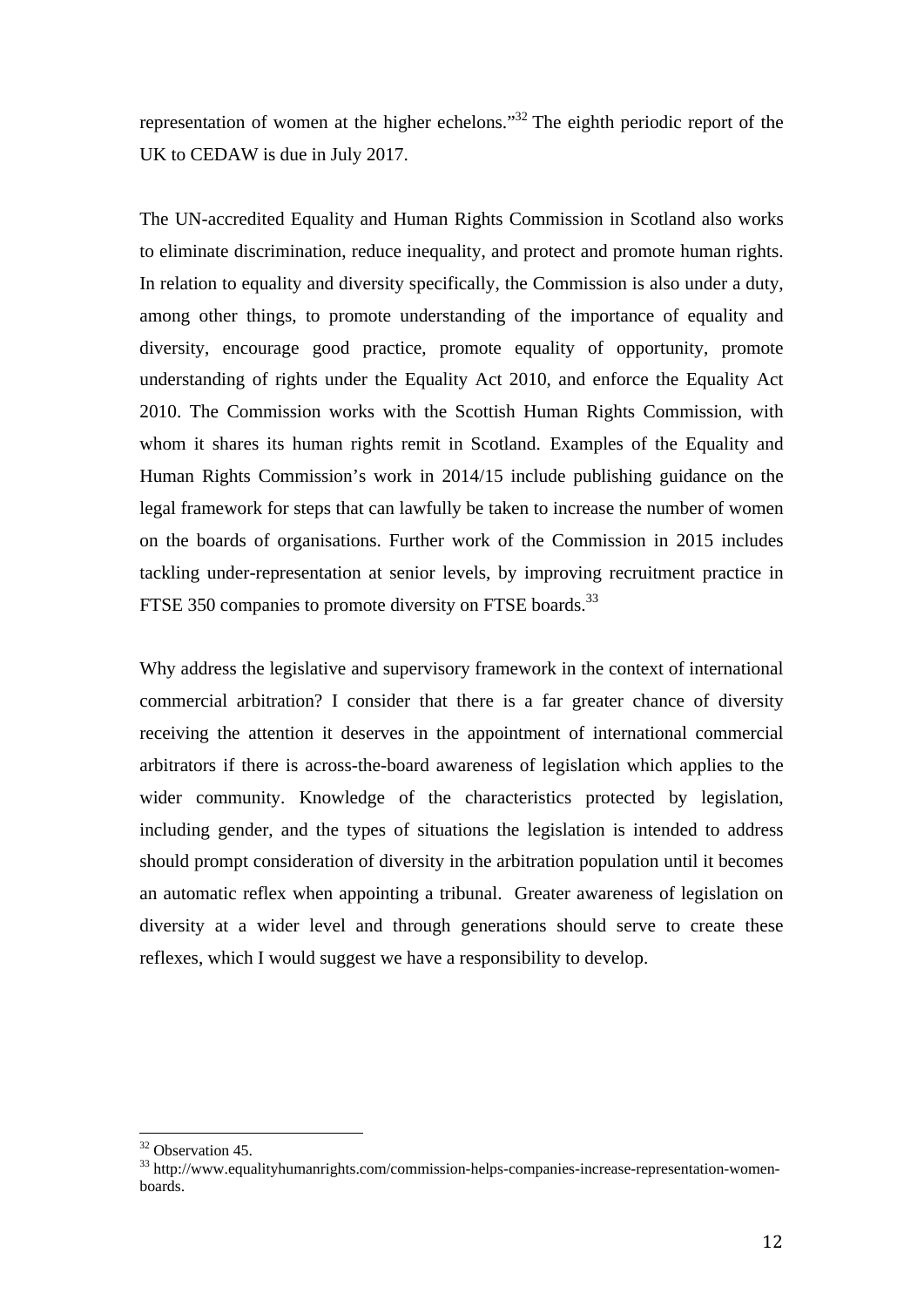#### **B. Scottish Government initiatives**

On 14 March 2015, Scottish First Minister Nicola Sturgeon, herself qualified as a solicitor, addressed the Scottish Parliament at a celebration of International Women's Day. In her speech she set out what the Scottish Government is doing to promote economic opportunities for women. These measures include developing a Scottish Business Pledge and encouraging a voluntary target for gender balance on boards of 50:50 by 2020. A Public Boards and Corporate Diversity Programme has been set up to supervise the latter work and is working to increase the percentage of women and other under-represented groups in leadership roles in Scotland.<sup>34</sup>

When Ms Sturgeon addressed the under-representation of women in senior positions she pointed out that "When I appointed a gender-balanced cabinet, it caused a bit of a stir. The United Nations congratulated Scotland for being one of only three countries in the developed world to have a gender-balanced cabinet. But there were also some less complimentary comments. I received quite a few e-mails asking how I could be sure that the women in the Cabinet had been appointed on merit. Of course, nobody at all wrote in to ask whether all of the men in the cabinet had been appointed on merit. … I'm a strong believer in meritocracy. But the figures demonstrate that we do not live in a meritocracy at the moment."

The First Minister also noted that women are underrepresented in careers like engineering, stating that more than 50% of further education students in Scotland are female, but only a seventh of engineering and technology students, and less than a fifth of computer science students are women, some of which can be explained by subject choices at school. In an attempt to address this issue the Scottish Government launched a "Careerwise" initiative two and a half years ago, which encourages girls to study science, technology, engineering and maths.<sup>35</sup>

<sup>&</sup>lt;sup>34</sup> Much of the work carried out is summarized in a paper published by the Scottish Government on 14 March 2015, *Maximising Economic Opportunities for Women in Scotland*. In most of the areas which could assist women's economic position, powers to legislate are reserved to Westminster: e.g., powers over employment law and equality legislation. The Scottish Government is however implementing various initiatives to support women in the economy through its devolved powers. *See*  http://www.gov.scot/Resource/0047/00473060.pdf.<br><sup>35</sup> Careerwise Annual Report 2014,

http://www.equatescotland.org.uk/sites/files/careerwise\_annual\_review\_2014.pdf.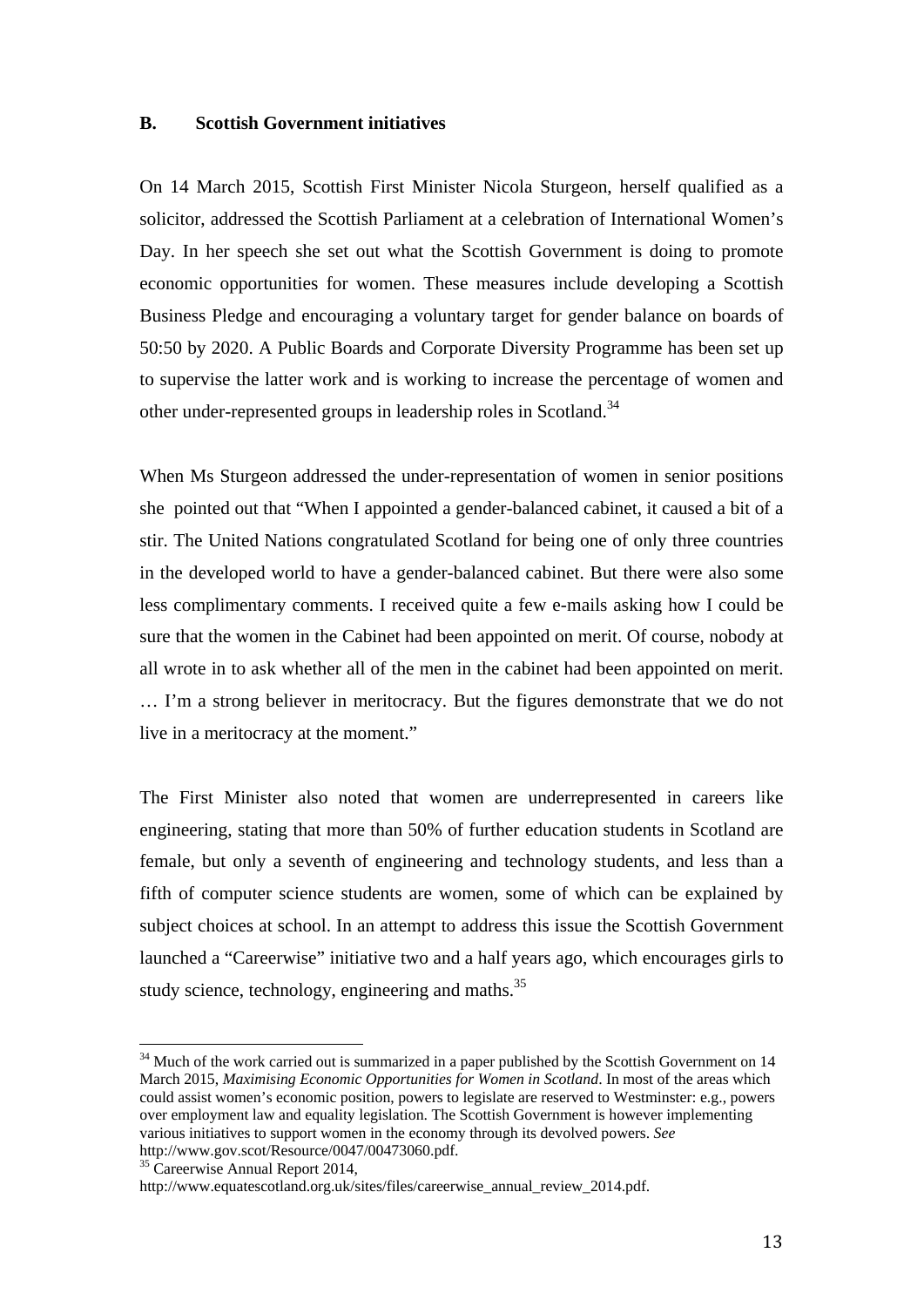The Scottish Government has also created an "action framework for women in enterprise", which is unique in the European Union. Its purpose is to provide better mentoring and networking opportunities, as well access to finance for women who might want to set up their own business.<sup>36</sup>

One of the principal desired objectives of leading the way on diversity at government level is improved economic performance. More business means more disputes, and more disputes mean more arbitration. Women have a significant contribution to make, both in increasing business and in taking their place as arbitrators on international tribunals. Government initiatives such as the above mentioned Careerwise project could play an important role in increasing the pool of suitably qualified international arbitrators : individuals who sit as arbitrators are not always lawyers and the appointment of arbitrators who are engineers or have other specialised technical qualifications is frequent in sectors such as construction and engineering.

## **C. The Judiciary**

Judicial appointments in Scotland are made by the Queen on the recommendation of the Scottish First Minister, who in turn receives recommendations from the Judicial Appointments Board for Scotland, a ten-member board comprising judicial, legal and lay members. Before making a recommendation to the Queen, the First Minister must consult the Lord President, who is the senior judge in Scotland and the head of the judiciary. The functions of the Judicial Appointments Board are set out in the Judiciary and Courts (Scotland) Act 2008 and its responsibilities include making selections solely on merit and having "regard to the need to encourage diversity in the range of individuals available for selection to be recommended for appointment to a judicial office." The Judicial Appointments Board has a Diversity Steering Group which monitors the diversity profile of all appointment rounds, follows up on applicants' progress, publishes statistics, discusses the diversity agenda with the Law Society of Scotland (which is organising a series of seminars at various venues in Scotland in June 2015 to explain the process of applying for judicial office) and the

<sup>36</sup> http://wescotland.co.uk/influence/framework/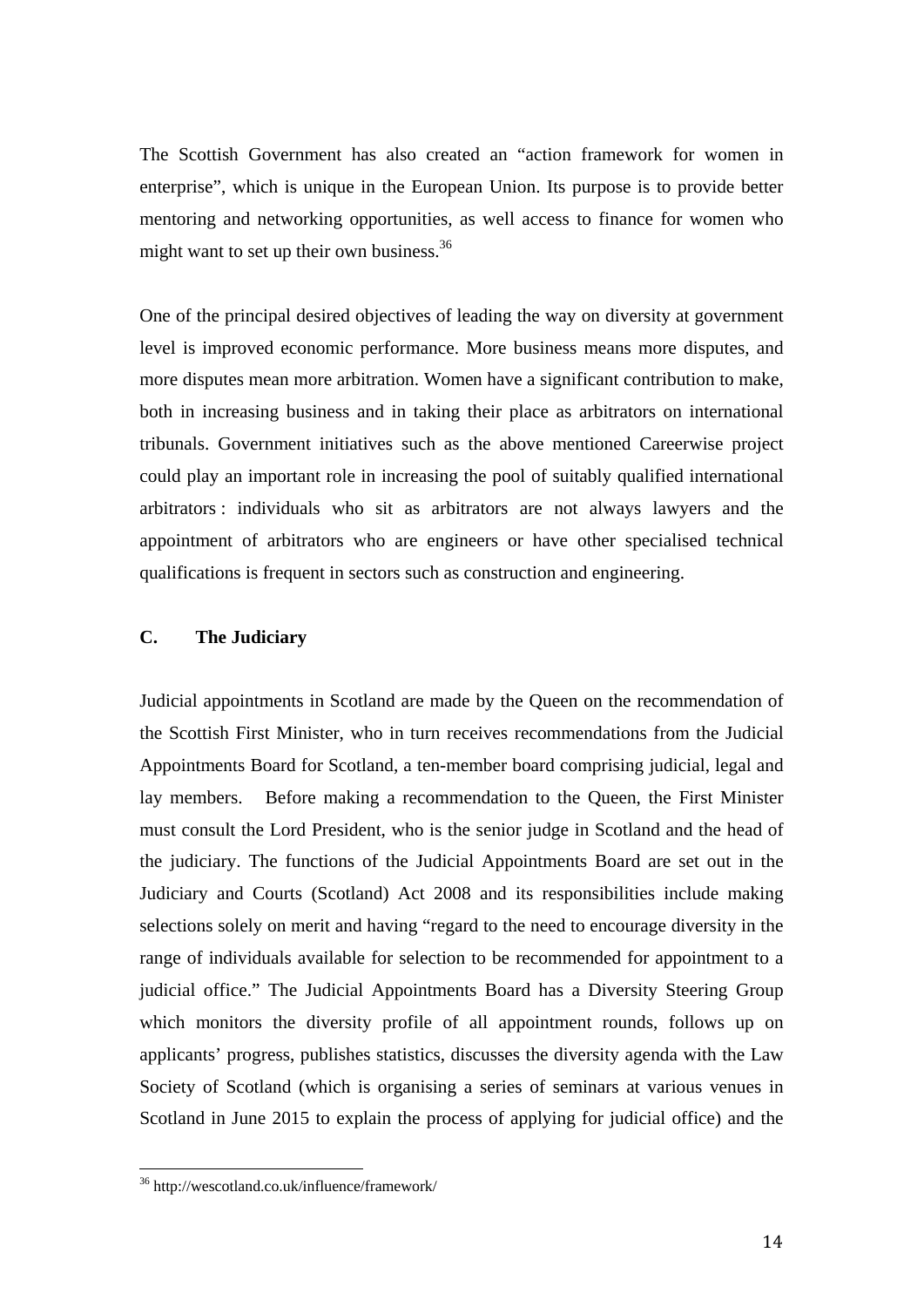Faculty of Advocates, and holds events to inform the legal profession about its work. The Board places an emphasis on the importance of its website as a source of information and has also developed a social media policy and carried out a trial in the use of Twitter and LinkedIn.

The latest Annual Report of the Board, for 2013/14, reported that further to an invitation for applications for appointment to the office of Senator of the College of Justice, $37$  eight applications were received, of which three were from women. Two appointments were made in December 2013, both female. The installation of the Rt Hon Lady Wolffe as a judge in the Scottish Supreme Courts in March 2014 brought to nine the number of female judges in the Court of Session and the High Court. At the installation ceremony, the Rt Hon Lord Gill, the Lord President of the Court of Session (until his retirement in May 2015) said that "In March 1996, there were no women members of this Bench. Five years ago, there were three. With your appointment today, there are now nine, more than a quarter of the Bench. In the Inner House, there are now four women judges out of 11. So, we are making progress."<sup>38</sup> In addition, the Rt Hon Lady Smith became the first President of the Scottish Tribunals in  $2014.<sup>39</sup>$ 

Out of 141 applications considered for recommendation for appointment to vacancies during  $2014/15$  for the office of Sheriff,<sup>40</sup> 46 applications were from women. Out of 131 Sheriffs, only 28, i.e., 21%, are women. 81% of applicants for the office of Sheriff completed a diversity monitoring questionnaire.

For the office of Sheriff Principal<sup>41</sup> 2014, 15 applications were received, only one of which was from a woman. Two out of the six Sheriffs Principal are currently women.

<sup>&</sup>lt;sup>37</sup> Those appointed as Senators of the College of Justice are the senior judicial office holders in Scotland. They hear cases in the Court of Session, which is the supreme civil court and the High Court of Justiciary, which is the supreme criminal court.

<sup>&</sup>lt;sup>38</sup> http://www.advocates.org.uk/news/news 20140311 wolffe.html.

<sup>&</sup>lt;sup>39</sup> The Tribunals (Scotland) Act 2014 created the Scottish Tribunals, which comprises a first-tier Tribunal for first instance decisions and an Upper Tribunal (mainly for dealing with appeals) under the

 $40$  Sheriffs sit in the Sheriff Court and hear the majority of civil and criminal court cases in Scotland. They must have been qualified as an Advocate or solicitor for at least ten years.

<sup>&</sup>lt;sup>41</sup> Sheriffs principal head Scotland's six sheriffdoms. With the Inner House of the Court of Session, they hear appeals against sheriffs' decisions in civil cases. They also hear certain criminal cases and fatal accident inquiries. They must have been qualified as an Advocate or solicitor for at least ten years.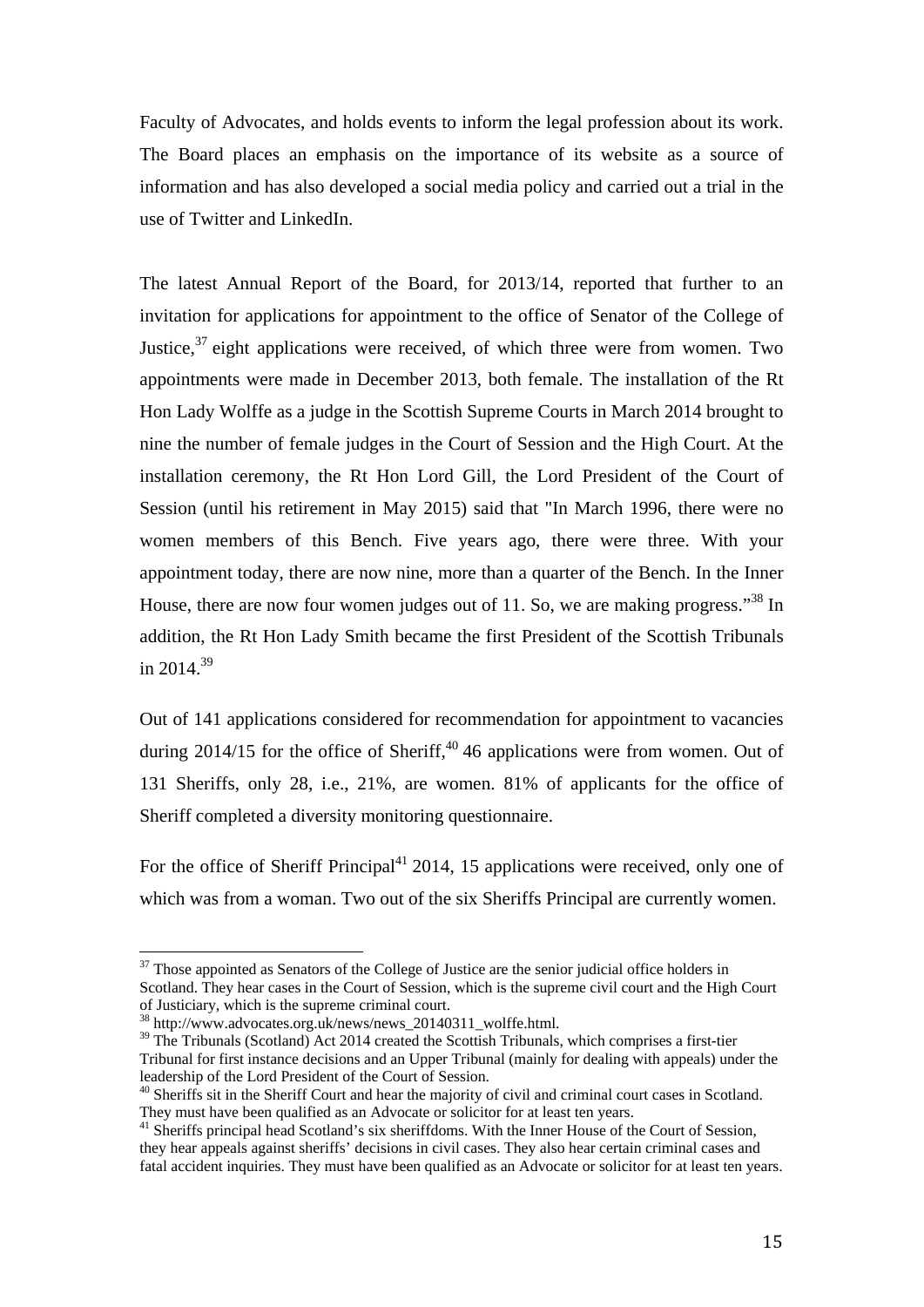At a conference in early 2014, the Rt Hon Lord Carloway, the Lord Justice Clerk.<sup>42</sup> said that the "trickle up effect of a more diverse legal profession and compulsory training are key to creating a diverse judiciary in Scotland." and that "Success cannot be measured by a mere tally of the relative numbers of men and women or of ethnic minority and other groups. What should be looked at is not diversity in a judge's credentials, but diversity in judges' decisions." He painted the bigger picture as being not whether the bench was diverse, but whether it was "legitimate" in the eyes of the public, and emphasised that whilst the judicial appointments process must remain first and foremost a meritocracy, there required to be a guard against prejudice, discrimination or other barriers to judicial appointment.

Rabbi Baroness Julia Neuberger DBE, also said at the conference that "Merit and diversity are simply not in competition. What needs discussing is definitions of merit, and whose definition of merit holds sway, and also measures of diversity and whose definition of diversity holds sway."43

On a European level, in 2014 women still only accounted for 21% of judges in the Court of Justice of the European Union.<sup>44</sup>

Although judicial appointments of women are at the slightly higher level of approximately 25% in England and Wales, Britain only has one female UK Supreme Court<sup>45</sup> judge out of twelve, the Rt Hon The Baroness Hale of Richmond, who has pointed out that "There has only ever been one female Head of Division and in the Supreme Court there is still only me. It speaks volumes that we have to celebrate such a low proportion of senior women judges." and "It looks even worse when you realise that there have been thirteen appointments since I was appointed ten and a half years ago, and all of them are men."46 She noted that "one of the biggest changes I

 $42$  The Lord Justice Clerk is the second most senior judge in Scotland.

<sup>&</sup>lt;sup>43</sup> Lord Carloway addressed delegates at a conference on *Merit and Diversity - Compatible Aspirations in Judicial Appointments?*, Law Society of Scotland news release, 11 March 2014, http://www.lawscot.org.uk/news/2014/03/judicial-appointments-must-be-made-on-merit-to-ensurepublic-trust,-says-lord-carloway/.

<sup>&</sup>lt;sup>44</sup> *Op. cit.*, European Commission Report, p.19.<br><sup>45</sup> The UK Supreme Court is the final court of appeal for all UK civil cases and criminal cases from England, Wales and Northern Ireland.

<sup>&</sup>lt;sup>46</sup> Baroness Hale gave the Fiona Woolf Lecture for the Women Lawyers' Division of the Law Society on 27 June 2014 ; https://www.supremecourt.uk/docs/speech-140627.pdf.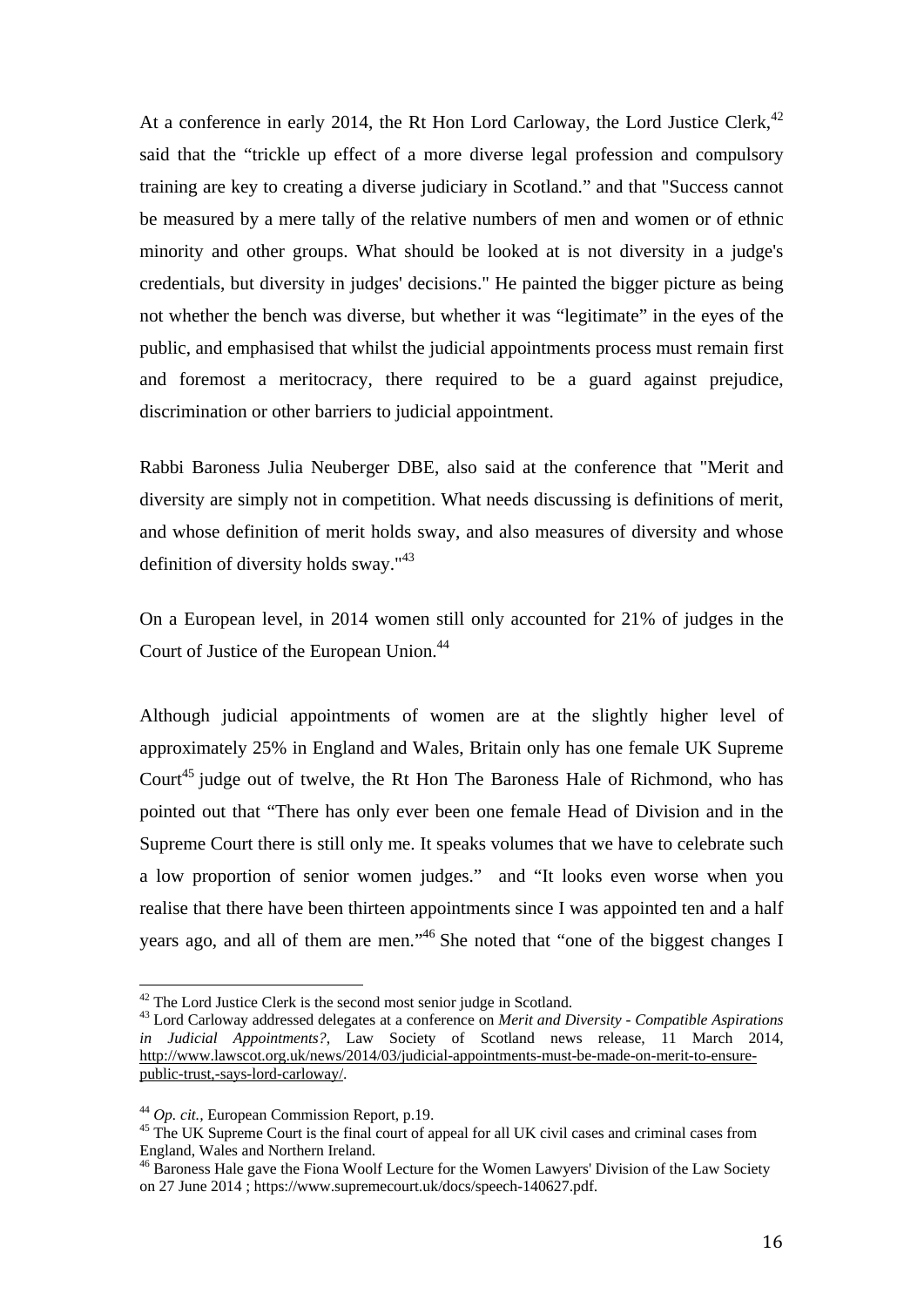have seen over the past two decades is that more and more influential people – not just the press – have come to recognise that we do have a problem." And "it is not enough to get the appointment process right. We have to get the definition and assessment of merit right too and that is much harder." She went on to pinpoint the education system as tending to "perpetuate disadvantage", where students from state schools are less likely to attend the top universities and, when recruited for jobs, find themselves at a disadvantage compared with students from the top universities. Work patterns may also make it hard for women to combine legal practice with a family life. Baroness Hale highlighted the areas that she would address as being "widening recruitment to the legal profession; broadening the pool from which candidates at all levels are recruited … abandoning traditional stereotypes about who gets what sort of job; … actively encouraging and supporting able but unusual candidates to apply; and creating a proper judicial career structure which enables judges with the potential to move onwards and upwards to be identified, mentored, given the right opportunities to show and develop their qualities and to be transferred or promoted." She went on to say that "We judges could set a good example by offering ourselves as mentors to those wondering about a judicial appointment. This would all amount to affirmative action but not to positive discrimination."47

The 2010 Report of the Advisory Panel on Judicial Diversity, which addressed progress in judicial diversity in England and Wales, made 53 recommendations, some of which may be found to be also relevant to international commercial arbitration, such as the following: progress needs to be measured; $48$  "judges and members of the legal profession should engage with schools and colleges to ensure that students from under-represented groups understand that a judicial career is open to them.",  $49^{\circ}$  a plan for developing a diverse pool should be made;<sup>50</sup> and a campaign of mythbusting should take place. $51$ 

It is plain that notwithstanding recommendations for action, there is a view at the top level of society that we cannot wait too long for a diverse judiciary. In March 2012,

<sup>&</sup>lt;sup>47</sup> *Ibid.* <sup>48</sup> The Report of the Advisory Panel on Judicial Diversity 2010, Recommendations 5-8. <sup>49</sup> *Ibid.*, Recommendation 9.

<sup>&</sup>lt;sup>50</sup> *Ibid.*, Recommendation 12.<br><sup>51</sup> Ibid., Recommendation 49.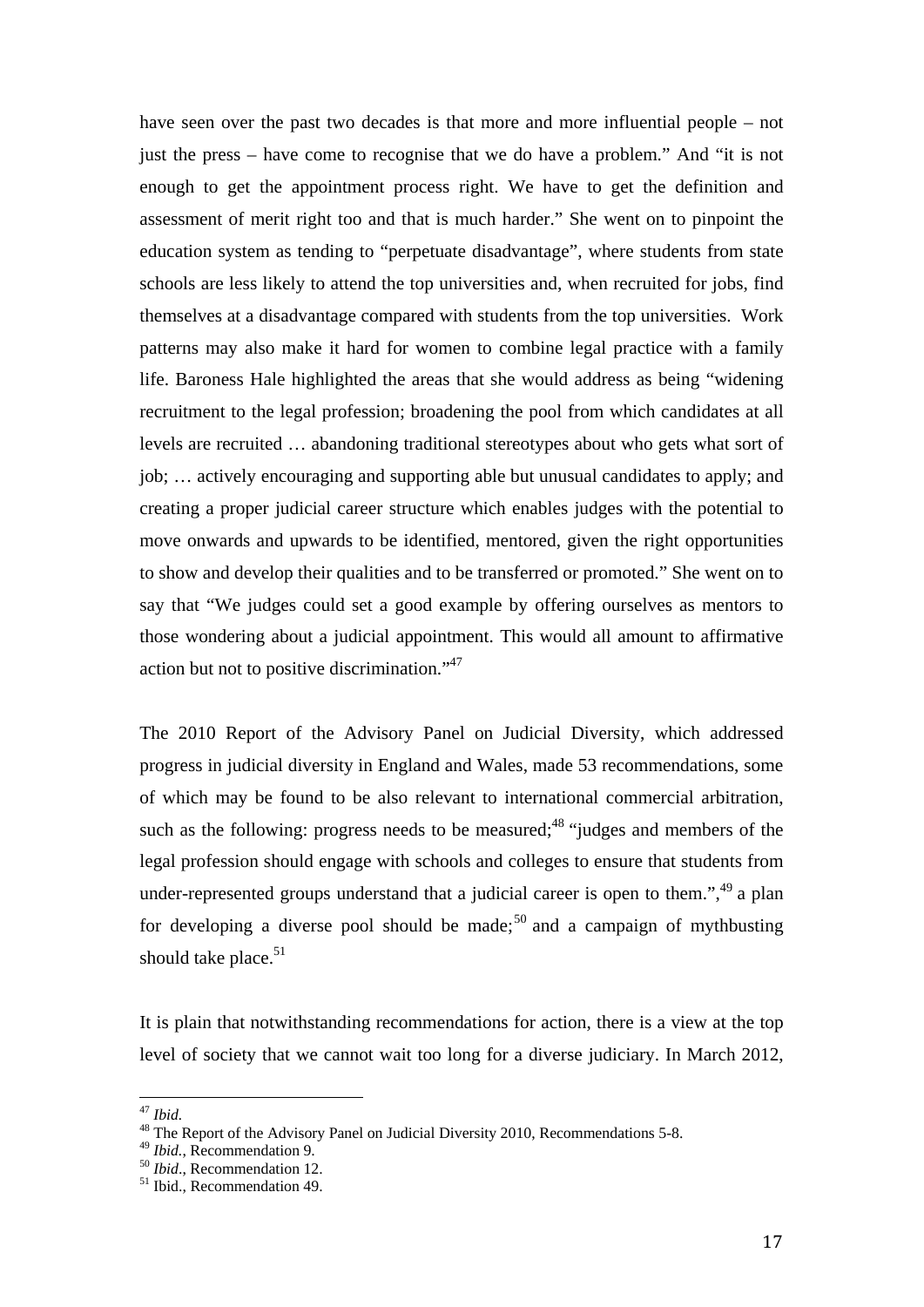The House of Lords constitution committee published a report proposing that nonmandatory targets to appoint more judges from among women and members of the ethnic minorities should be considered if the judiciary does not make itself more diverse within the next five years.<sup>52</sup>

Although the arguments for diverse appointments are in a number of respects different depending on whether we are looking at the judiciary or international commercial arbitrators (for the former, there is an argument that the judiciary should be a representation/reflection of the wider community and not merely an elite part of it), I consider that the international arbitration community has much to learn from how diversity has been integrated into judicial appointments systems thus far.

# **D. The Arbitration institutions and appointing authorities**

The 2010 Arbitration Act provides that either party may refer to an arbitral appointments referee if the arbitral tribunal cannot be appointed in accordance with (i) the arbitration agreement; or (ii) the agreement of the parties; or (iii) in accordance with Rule 6 of the Scottish Arbitration Rules (which are part of the 2010 Arbitration Act): where there is to be a sole arbitrator, the parties must jointly appoint an eligible individual; where the tribunal is to have two or more members, each party must appoint an eligible individual; and where more arbitrators are to be appointed, the party-appointed arbitrators must appoint eligible individuals as the remaining arbitrators. The Arbitral Appointments Referee (Scotland) Order 2010 authorises eight persons to act as arbitral appointments referees, including the Chartered Institute of Arbitrators, the Dean of the Faculty of Advocates, the Institution of Civil Engineers and the Law Society of Scotland.

More recently, in 2011, Scotland established its own arbitration centre, the Scottish Arbitration Centre. The Scottish Arbitration Centre may, upon request, appoint an arbitrator through its Arbitral Appointments Committee, which is an independent committee that acts separately from the Centre's Board. The Scottish Arbitration Centre has issued Directions and Guidance in relation to arbitral appointments by the

 $52$  http://www.publications.parliament.uk/pa/ld201012/ldselect/ldconst/272/272.pdf, para. 105.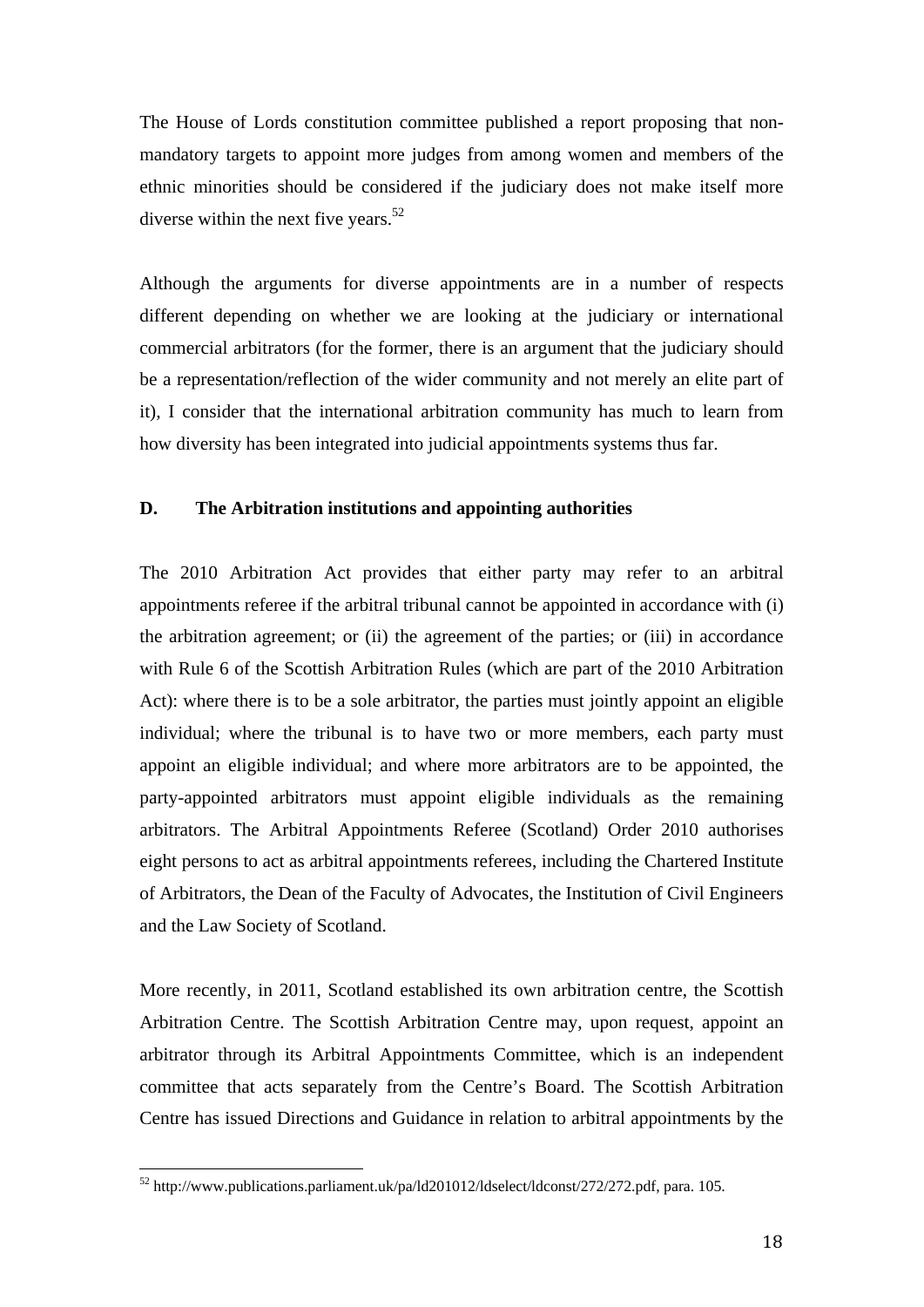Arbitral Appointments Committee.<sup>53</sup> Seven of the 13 Committee members are women.54

Even more recently, in 2013, the Scottish Arbitration Centre and the University of Dundee's Centre for Energy, Petroleum and Mineral Law and Policy entered into a joint venture to form the International Centre for Energy Arbitration ("ICEA").<sup>55</sup> In conjunction with the Scottish Arbitration Centre, ICEA can supply arbitrators for all types of energy dispute.

International arbitral institutions are themselves becoming more diverse<sup>56</sup> and have a crucial role to play in the progress of diversity in international commercial arbitration; it would certainly appear that they are making efforts to appoint more diverse candidates<sup>57</sup>

# **E. The legal profession: solicitors, Advocates and solicitor- advocates**

Solicitors and solicitor-advocates in Scotland number approximately 11,000. More women are joining the profession and make up 49% of its members, with a shift for under-45s: in this group 61% are women.<sup>58</sup> Even though the legal profession is becoming more representative of society, there is still work required "to ensure women face a level playing field, with many of the top jobs still dominated by men."<sup>59</sup>

The Law Society of Scotland, the regulatory body for solicitors and solicitoradvocates, is now headed by an all-female team: Lorna Jack, Chief Executive,

 $53$  http://www.scottisharbitrationcentre.org/index.php/about/arbitral-appointments-committee

<sup>&</sup>lt;sup>54</sup> http://www.scottisharbitrationcentre.org/index.php/about/arbitral-appointments-committee/arbitralappointments-committee<br>
<sup>55</sup> The ICEA will promote Scotland as a seat of arbitration for energy disputes.

<sup>&</sup>lt;sup>56</sup> See ArbitralWomen's Newsletter N° 13 published in March 2015. This edition featured four women leaders in dispute resolution institutions in Africa: Megha Joshi, Executive Secretary/CEO of the Lagos Court of Arbitration (Nigeria), Bernadette Uwicyeza, Secretary General of the Kigali International Arbitration Centre (Rwanda), Bintou Djibo Boli, Secrétaire Permanent Centre d'Arbitrage et de Médiation (Burkina Faso) and Coumba Diatigui Diarra, Director of the Conciliation & Arbitration Centre of Mali (Mali). http://www.arbitralwomen.com/files/founder/55031608553221.pdf.<br><sup>57</sup> *Op. cit.*, Greenwood and Baker's 2015 article, p.11.<br><sup>58</sup> Law Society of Scotland news release, 13 November 2014,

http://www.lawscot.org.uk/news/2014/11/number-of-scottish-solicitors-reaches-all-time-high/ 59 Herald Scotland, 14 November 2014.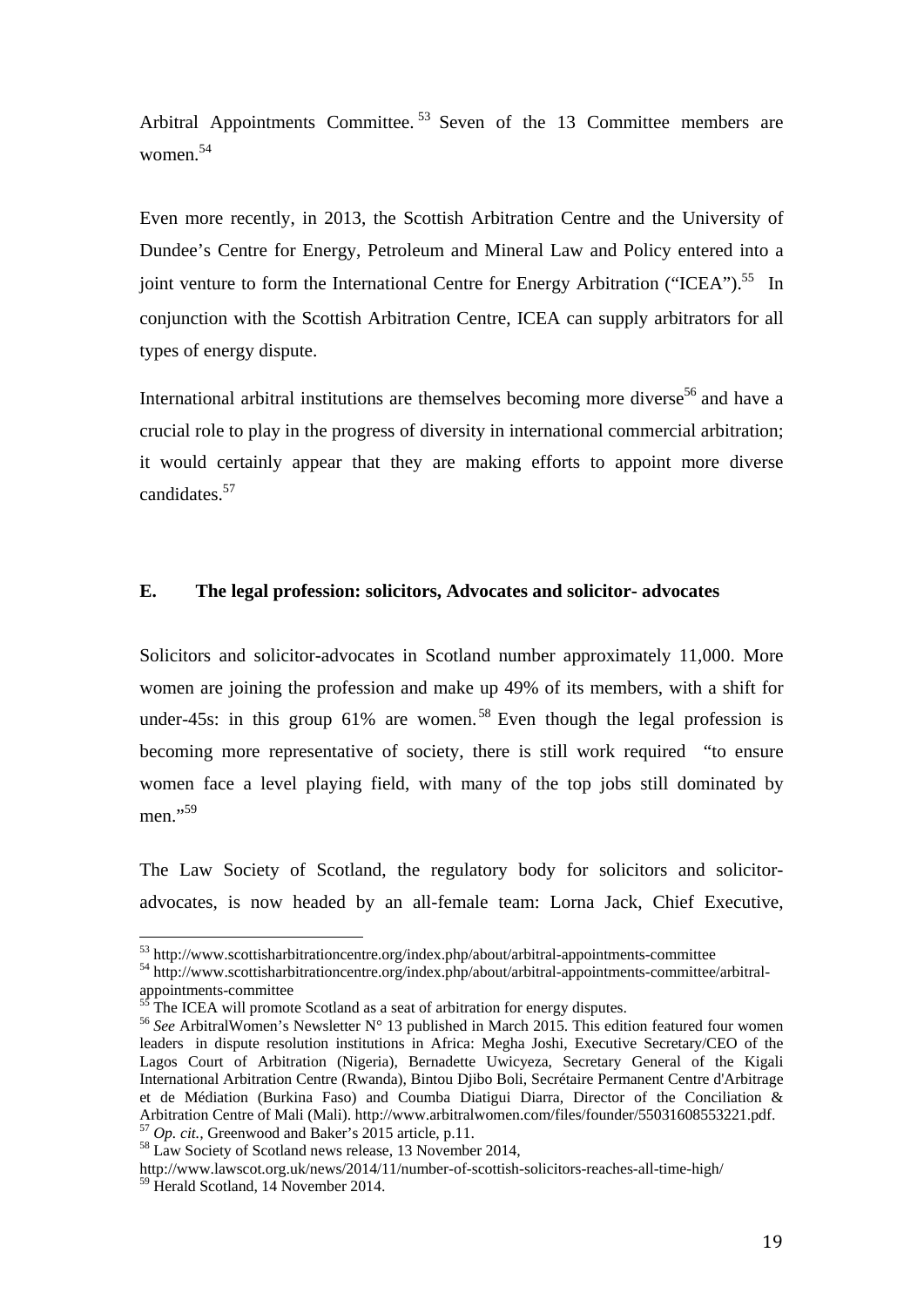Christine McLintock, President, and Eilidh Wiseman, Vice-President. On taking up her role as President on 29 May 2015, Christine McLintock said: "… It's important that we have a diverse legal profession and that we can continue to attract talented individuals who, if they have the ability and ambition to become a solicitor, should not have to encounter unnecessary barriers ...". <sup>60</sup>

The Law Society of Scotland's three-year equality strategy, published on 7 January 2015, is intended to improve equality in the profession and support solicitors as they move up in their careers. The strategy concentrates on areas where little change has been noted, including equal pay (there is still a pay gender pay gap of up to 42% in the profession), progression and work patterns, including the impact of maternity leave on making partner. At the end of the three years the Law Society will assess whether the voluntary approach is successful, or whether rule changes need to be made.

The Convenor of the Law Society of Scotland's Equality and Diversity Committee said that "Having strong equality standards brings real business benefits and helps employers attract and retain talented people. It's widely recognised that an inclusive workplace can help increase commitment and levels of motivation among staff, boost productivity and innovation and, as a result, benefit clients and the business overall."<sup>61</sup>

Further to the publication of the equality strategy, the Law Society of Scotland published new equality standards for the legal profession in February 2015. The standards are voluntary and include having a named "equality lead" at law firms and within in-house legal teams; publishing an equality strategy with measurable objectives; and equality and diversity training and reporting.<sup>62</sup>

<sup>60</sup> Law Society of Scotland news release, 29 May 2015,

http://www.lawscot.org.uk/news/2015/05/christine-mclintock-takes-up-reins-as-law-society-president/. 61 Law Society of Scotland news release, 7 January 2015,

http://www.lawscot.org.uk/news/2015/01/new-equality-strategy-aims-to-help-solicitors-meet-careergoals/.

 $\frac{62}{2}$  Law Society of Scotland news release, 16 February 2015,

http://www.lawscot.org.uk/news/2015/02/new-equality-standards-and-equal-pay-guidance-forsolicitors/.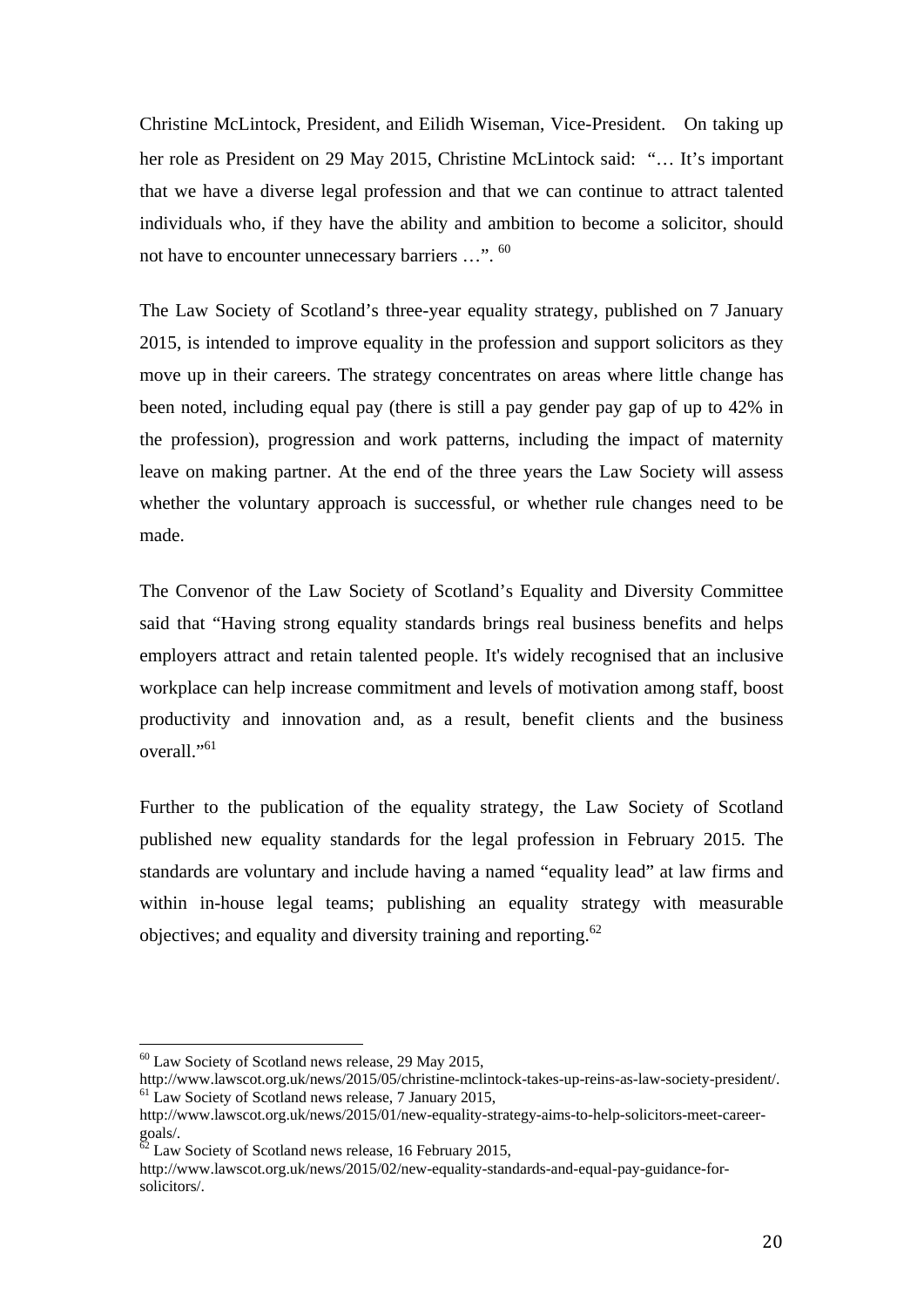In May 2015 the Law Society of Scotland published research on Perceptions and Impacts of Working Patterns Within the Legal Profession in Scotland. It was found that "there does appear to be an issue around assumptions made about women. Some partners acknowledged that they would make assumptions about a female employee that they would not make about a male, and that these assumptions would affect promotional opportunities. Evidence of females being denied promotions or alternative jobs because of an expectation that they may get pregnant in the future was uncovered. There was also concern and/or reluctance expressed by some for firms/organisations to allow teams or the number of partners to become too heavily reliant on females due to the expectation that they will take maternity leave. Some even suggested that positive discrimination may well take place to redress the balance of teams in favour of males." and "many respondents also highlighted that despite greater numbers of women entering the profession they are still found in only relatively small numbers in the top positions. One felt that recent market conditions had perhaps allowed for discrimination to be masked."<sup>63</sup>

ArbitralWomen interviewed 12 recently promoted women in the legal profession, several from law firms, for its above mentioned 13th newsletter, published on International Women's Day in March 2015. Each interviewee provided her comments on the advancement of women in the field of dispute resolution. It emerged from the interviews that many law firms are giving special priority to and providing specific support for diversity of all forms, including career progress for women; in some firms a high percentage of associate promotions are women; in many firms, especially the London offices of those firms, the number of women partners is steadily increasing; clients are playing a key role as regards the advancement of women in law firms by demanding diverse teams; and women are generally playing an increasing leadership role in the field, including in dispute resolution centres. However, appointments of women as arbitrators do not seem to be following these trends.<sup>64</sup>

As far as Advocates are concerned, approximately 25% of practising Advocates in Scotland are women (the total practising membership of the Bar is about 460, of

<sup>&</sup>lt;sup>63</sup> Research on Perceptions and Impacts of Working Patterns Within the Legal Profession in Scotland published by the Law Society of Scotland in May 2015, http://www.lawscot.org.uk/about-us/equalityand-diversity/the-society/published-research/.

<sup>64</sup> *Op. cit.,* ArbitralWomen Newsletter N° 13.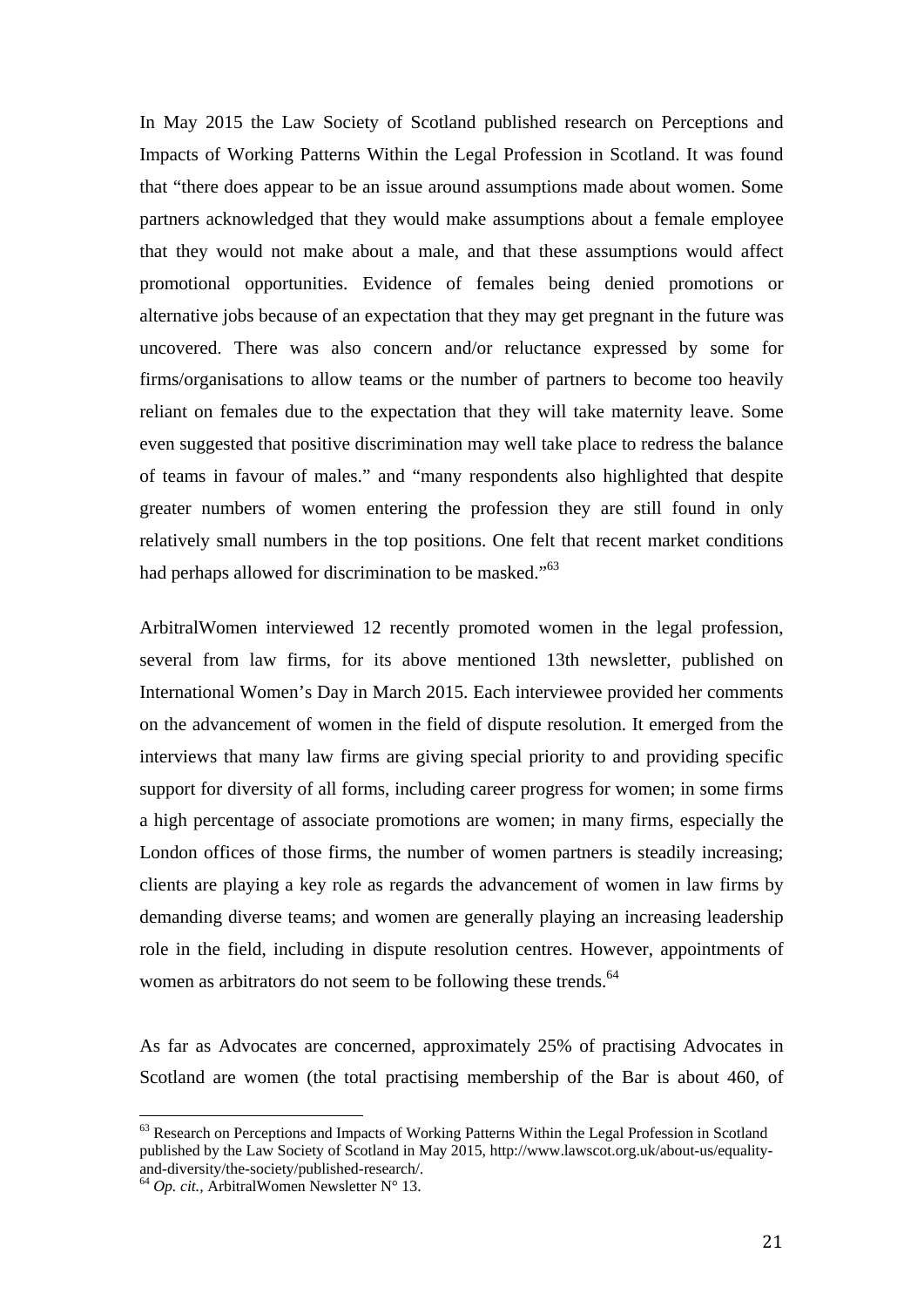whom around one-quarter are  $OCs$ ; of those about only 6% are women).<sup>65</sup> For the occasion of International Women's Day on 8 March 2015 the Dean of Faculty, James Wolffe, QC, noted several high profile legal appointments of women: "… Lady Smith became the first President of the Scottish Tribunals, Sheriff Principal Mhairi Stephen, QC, was named as the first President of the Sheriff Appeal Court, and the Faculty of Advocates elected Dr Kirsty Hood to one of its ancient offices, as Clerk of Faculty."66

It is to be hoped that the above mentioned initiatives and will result in more women reaching senior positions and joining the pool of talent available for appointment to international commercial arbitration tribunals.

#### **F. The Business Community**

A new voluntary code for companies to commit to modern business practices, the Scottish Business Pledge, was launched in Scotland on 26 May 2015. This is a partnership between the Scottish Government and business to commit to fair and progressive policies that boost productivity, recognize fairness and increase diversity.67 The Scottish Business Pledge has nine components including "making progress on diversity and gender balance." It states that there is compelling evidence that having greater diversity of thinking and talent in the management team, and in the business overall, leads to better business performance. It refers to a study of 2,400 businesses from 2005 to 2011 in which the Harvard Law School Forum on Corporate Governance and Financial Regulation noted that: "large-capital companies with women directors outperformed peers with no women directors by 26%; and small to mid-capital companies with women on the board outperformed their peers with all male boards by 17%." Companies with a more modern, progressive, open-minded and meritocratic approach do better. They outperform their rivals by making the best use of all the talents at their disposal.<sup>68</sup>

 $<sup>65</sup>$  For England and Wales the appointment of 93 new QCs was announced in January 2015. 42 women</sup> applied and 25 were appointed (compared with 18 appointments the previous year, which represents an increase in female appointments of 39%). Although the number of women awarded silk is growing steadily, the Queen's Counsel Selection Panel has nevertheless commented that the number of female applicants "remains stubbornly low."

http://www.advocates.org.uk/news/news\_20150306\_woman.html.

<sup>67</sup> Press release dated 26 May 2015.

<sup>68</sup> www.scottishbusinesspledge.scot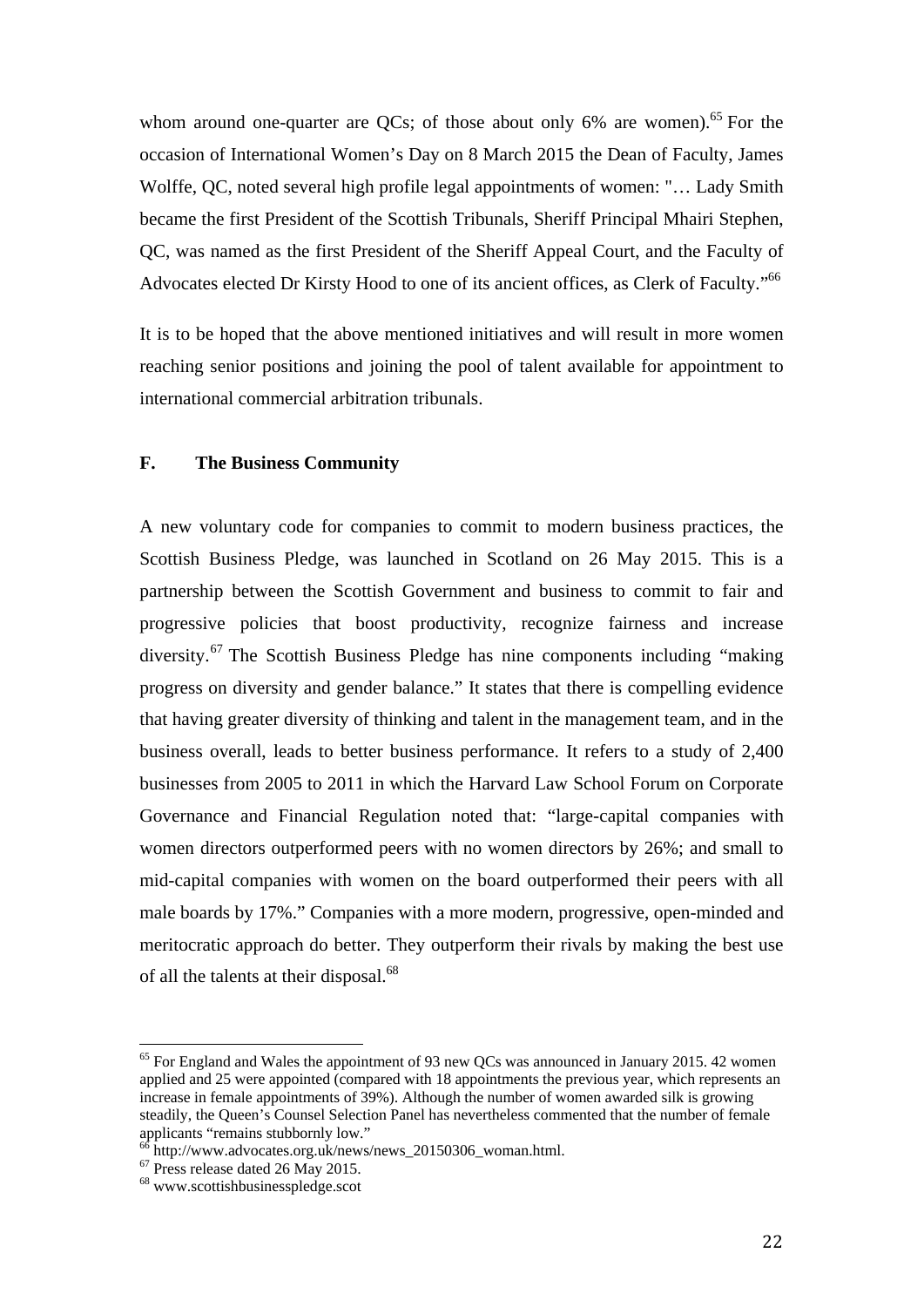The business community is a critical component in the development of the consciousness of diversity and many businesses have successful diversity policies. However, whether or not those policies actually result in diversity should be monitored to ensure that businesses are not merely ticking boxes but are actually practising what they preach. Moreover, despite the deep involvement of many businesses in the arbitration process, many others remain ignorant of how it works, due in part to its lack of transparency. Although great strides have been made, the international arbitration community should be made more accessible and user-friendly for business. Many of the institutions have achieved a great deal in this regard (e.g., conferences which focus on users of arbitration, more in-house lawyers speaking on international arbitration panels, and the ICC's "Effective Management of Arbitration - A Guide for In-House Counsel and Other Party Representatives" published in February 2015) and their practices are becoming more transparent than was previously the case.

Although sophisticated users of arbitration have been demanding more diversity for some time, they may be reluctant to take the risk of appointing newcomers who do not fit what they see to be the traditional profile of an arbitrator. Other less frequent users may rely on their outside counsel to propose names for nomination. General Counsel familiar with the process are well-placed to educate their business people. Businesses should not hesitate to question their outside counsel's recommendations and should insist on receiving lists of candidates which take diversity into account. Although businesses are likely to wish to avoid risk by using a newcomer, this is at some point inevitable and safeguards can be put in place, e.g., having new arbitrators sit on a three-person tribunal where the two other members are highly experienced. How big a risk is a lawyer corresponding to the required profile with perhaps decades of international arbitration experience as counsel?

The Rt Hon Lord Hamilton put it simply: "... for those with ambitions in business ... a familiarity with arbitration is of the first importance."<sup>69</sup> In order that diversity may be taken into consideration in appointments to courts and tribunals, knowledge of the process within the business community is essential.

<sup>69</sup> *Op. cit*., lecture given by the Rt Hon Lord Hamilton.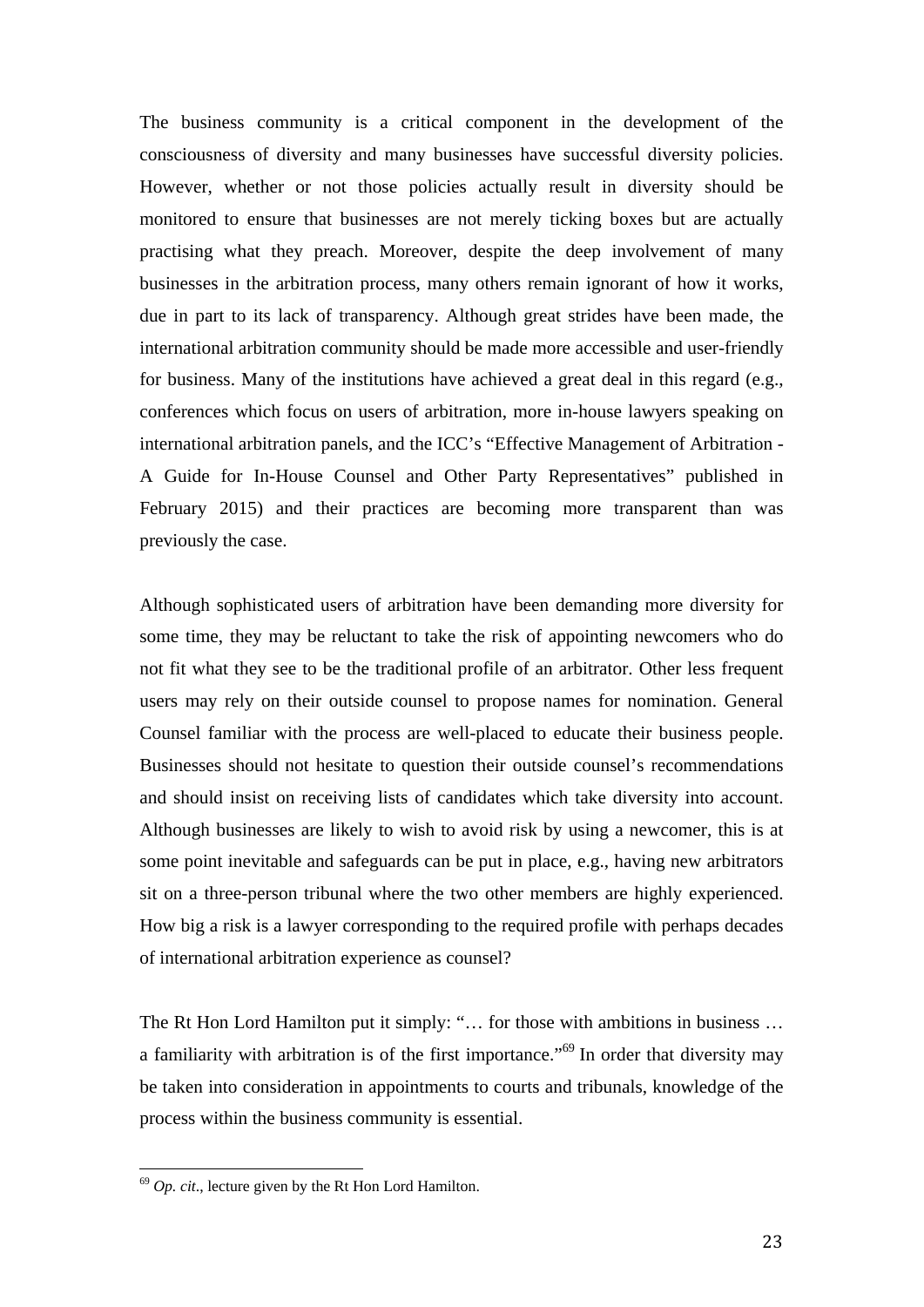# **G. Schools and universities**

I believe that at least some elements of education in the field of international disputes should start early, at a very basic level. The project that caught my attention and impressed me is the School Mock Case project "Switched On – getting involved and helping to motivate young minds".<sup>70</sup> My former school is involved in this project and was kind enough to meet me to tell me more about it. As well as the law, various other skills including maths, English (written and spoken), drama, resarch skills, art and science are used to create a mock court case in which the whole class can participate. A case outline is provided and roles assigned to pupils: solicitors, witnesses, court artists, journalists, researchers and even gown makers. Teachers and legally-qualified tutors coach pupils to prepare the equivalent of a statement of claim<sup>71</sup> and a defence, adjust the pleadings, prepare witnesses, submit exhibits<sup>72</sup> and play a role in the court hearing. There are projects for both junior and senior pupils. For the last academic year, 47 schools registered with almost 2,000 students. The website for the project includes links to television coverage. The junior project is based on a contract case and the senior project, which is more academic, centres on a personal injury case.

Other initiatives in schools have been organised by bodies including the Law Society of Scotland. The Street Law scheme<sup>73</sup> develops classroom and community programmes that educate school pupils about law, democracy, and human rights. The programme is taught by law students from the Scottish universities. The Law Society is collaborating internationally on the programme content and training with Harvard Education School, Georgetown Law School and the Law Society of Ireland. Other initiatives organised by the Law Society at schools level include giving pupils the opportunity to meet law students, trainees and solicitors.<sup>74</sup> The Law Society also supports the Schools Law Web project, which uses current news events to introduce pupils to the legal system and help them understand that laws bring responsibilities as

 $70$  http://www.mockcourt.org.uk/. The founder is Gerald Murphy.

<sup>&</sup>lt;sup>71</sup> "Initial Writ" in the Scottish court system.

<sup>72 &</sup>quot;Productions" in the Scottish court system.

<sup>73</sup> http://www.lawscot.org.uk/media/458748/street-law-sponsorship-proposal-march-2015-newversion.pdf.

<sup>74</sup> http://www.lawscot.org.uk/education-and-careers/schools/legal-studies-and-careers-events/.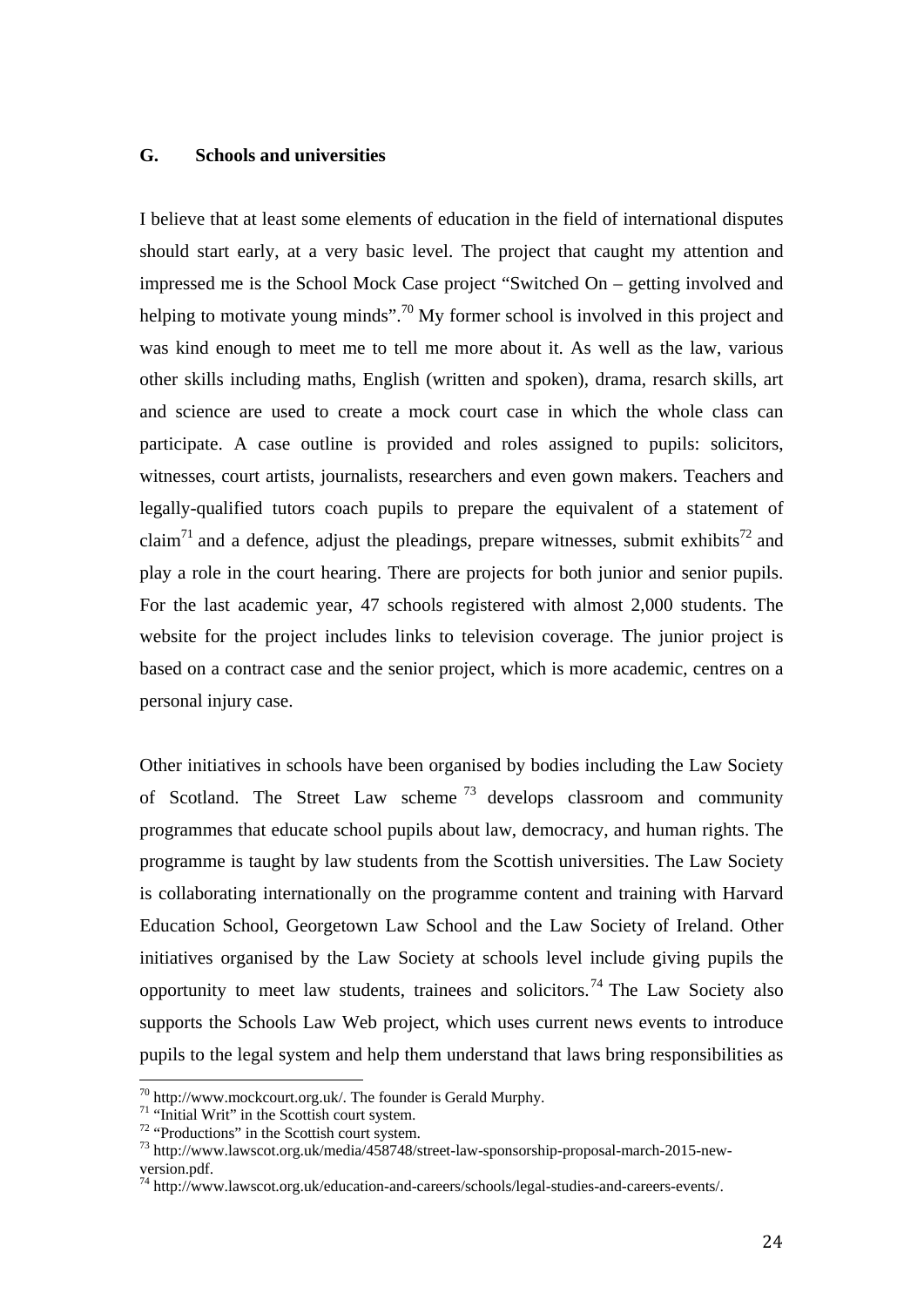well as rights.<sup>75</sup> Yet another initiative is the schools outreach project Your Future in Law,<sup>76</sup> jointly developed by staff in the Government Legal Service for Scotland (GLSS) and the Crown Office and Procurator Fiscal Service.<sup>77</sup> The main purpose of the project is to widen access to the legal profession for pupils from state schools who have been found to be under-represented in the legal profession in Scotland. One pupil commented: "This course has made me realise I want a career in public law." Pupils should be left in no doubt that careers previously considered to be for a particular group in society may, in fact, be open to other groups, including themselves.

These projects are proof that even at quite a young age, children are receptive and can understand subjects that we might think are beyond them. Such initiatives open up the world of dispute resolution to schools. They make children (and their teachers, parents and tutors) think about who is actually making a decision on a dispute. This, it seems to me, is an area that merits further exploration in order to inform the wider community about international commercial arbitration and who decides such disputes.

Careers advisers in schools also have an important role to play. Taking the law as a career, the different options for legal roles should be explained, including not just court but also arbitration roles.

It could be thought that with so many initiatives gender diversity will never be an issue for the very young generations. However, it would be foolhardy to assume so. These initiatives are wide, encompassing the law in general and dispute resolution, but not, to my knowledge, international arbitration. It would not take much to alert young pupils to the existence of international arbitration. Lessons learned at this age have to filter right through to those making the appointments.

As regards universities, women coming up through university are diversityconversant and, on law courses, will receive at least some basic teaching on international arbitration. The study of international commercial arbitration has

<sup>&</sup>lt;sup>75</sup> http://www.lawscot.org.uk/education-and-careers/schools/; www.schoolslawweb.co.uk.  $76$  The Journal of the Law Society of Scotland, December 2014, p. 43,

http://www.journalonline.co.uk/Magazine/59-12/1016781.aspx.<br><sup>77</sup> The Crown Office and Procurator Fiscal Service is Scotland's prosecution service.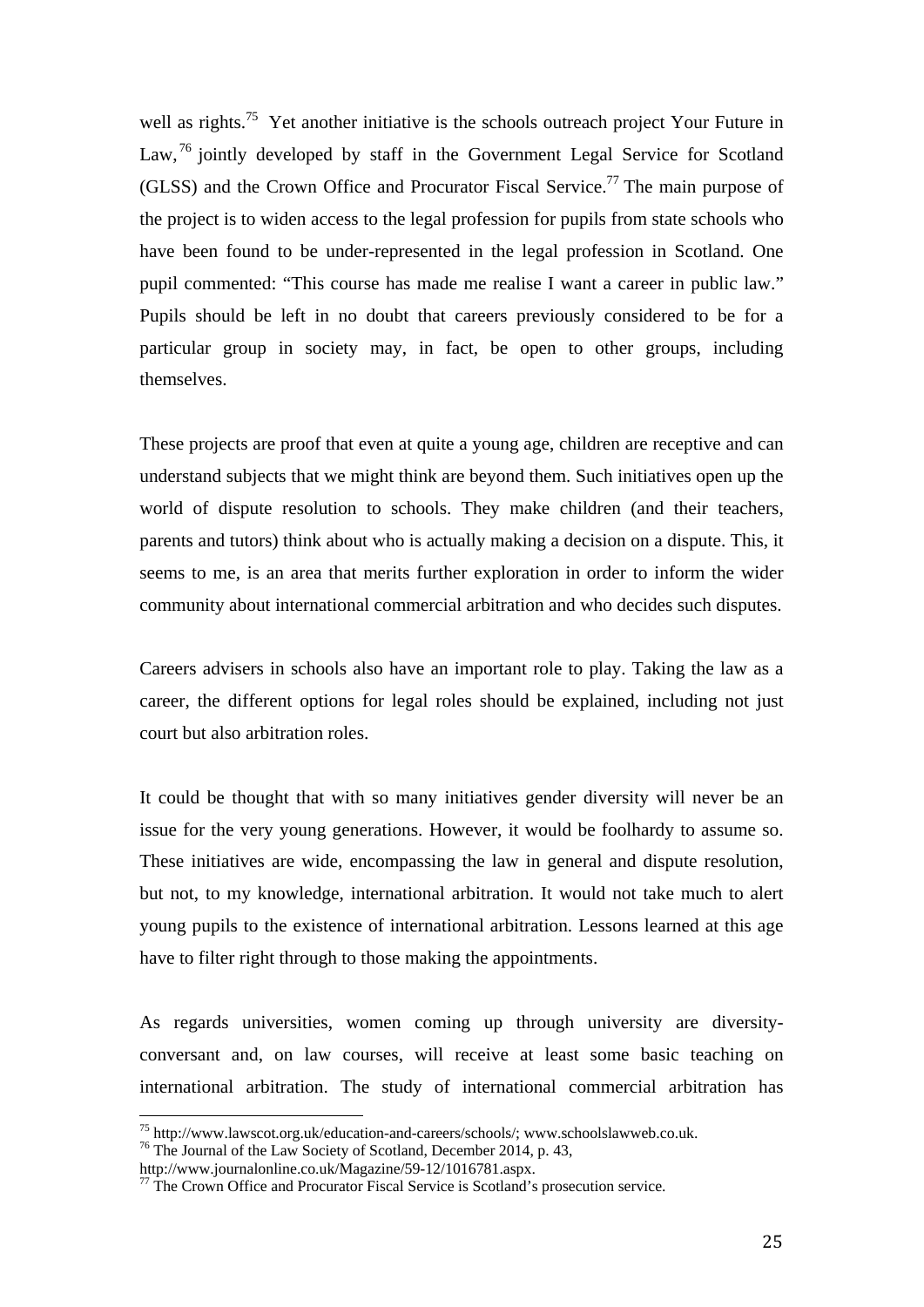become popular, usually as a post-graduate course, with law schools in Europe, North America and Asia running arbitration modules as part of their regular courses and specialised LLM programmes. In Scotland, for example, the University of Strathclyde in Glasgow offers an LLM/MSc in Mediation and Conflict Resolution, which includes a module on arbitration. Strathclyde University also offers an LLM in Advocacy, aimed at arbitration lawyers, among others. The Programme Leader and Visiting Professor is former Strathclyde student the Rt Honorable Dame Elish Angiolini QC, former Lord Advocate<sup>78</sup> and Solicitor General<sup>79</sup> for Scotland (she holds the distinction of being the first woman to be appointed to both of those offices). Other Scottish universities too have post-graduate courses on arbitration. Opportunities for young people to participate in such courses will raise their awareness of the area as they go through universities and into jobs, whether as lawyers or in the wider business community. Many business courses have disputes modules and this is to be encouraged. Again, as part of that education, pointed questions need to be asked about who our decision-makers are and how they are appointed. Funding of these courses will be important to ensure that students from diverse backgrounds have an opportunity to participate.

Universities also contribute to ingathering data on and spreading knowledge of international arbitration. For example, the University of Aberdeen, in conjunction with the Law Society of Scotland and a Scottish law firm (Burness Paull), and supported by the Chartered Institute of Arbitrators and the Scottish Arbitration Centre, has launched the Scottish Arbitration Survey to collect data and report upon arbitration use, attitudes and trends (the results are due in June 2015).

During their time at university many students become involved in moot competitions, of which there are now several worldwide. These competitions are an excellent opportunity to hone skills whether as arbitrator or counsel and to network. ArbitralWomen had already dedicated an edition of its Newsletter to moot

<sup>&</sup>lt;sup>78</sup> The Lord Advocate is the ministerial head of the Crown Office and Procurator Fiscal Service.<br><sup>79</sup> The Solicitor General is the Lord Advocate's deputy and is also a Minister of the Scottish

Government.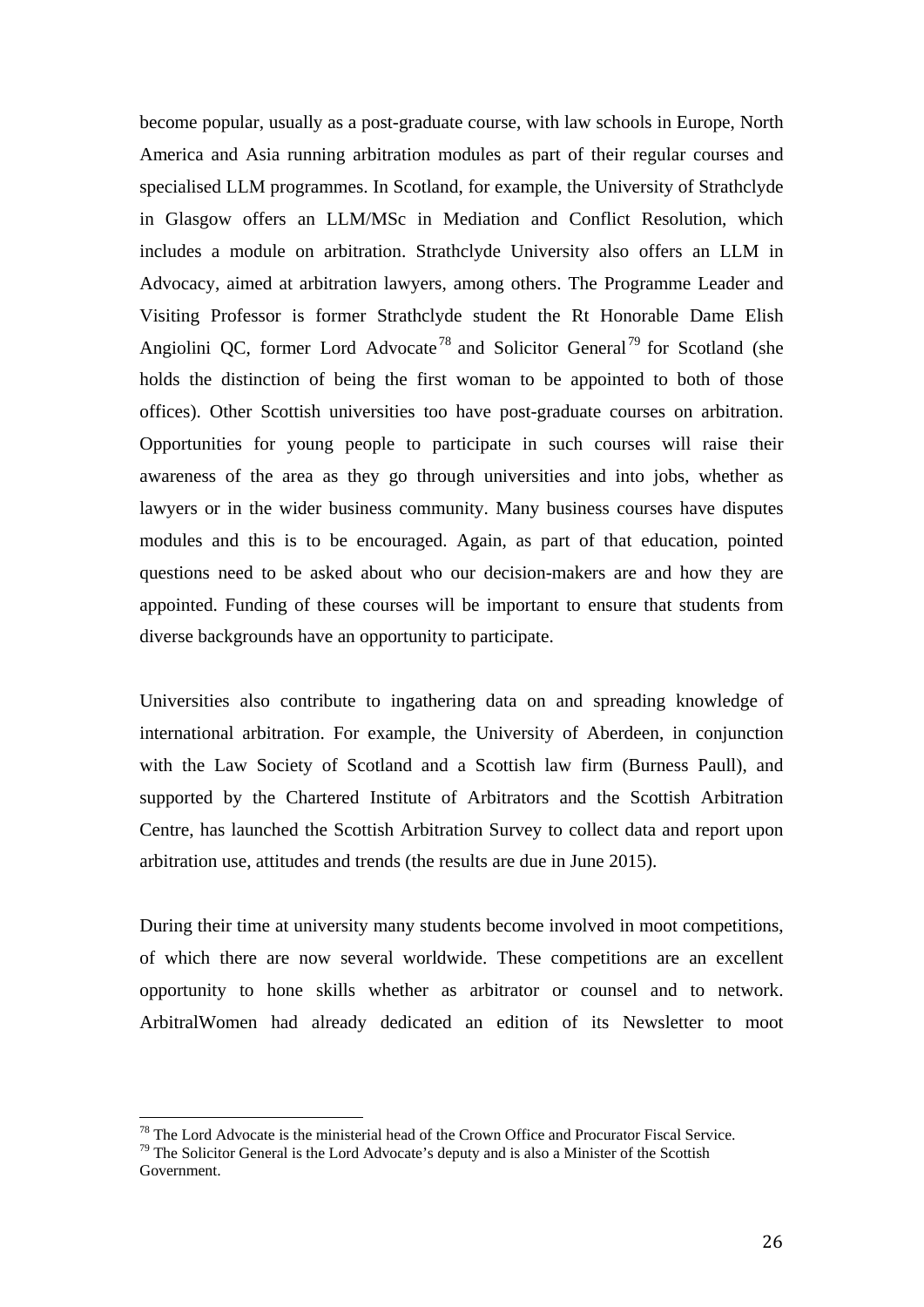competitions in May 2011.<sup>80</sup> A further ArbitralWomen newsletter was published on the subject in May  $2015$ .<sup>81</sup> It addressed the increase in the number of all-women and majority women teams and the number of women arbitrators at the Vienna Vis Moot. All-women teams from Afghanistan and Saudi Arabia competed this year. ArbitralWomen members reported that they arbitrated two all-women teams (Panama v The College of Law London, Australia v New South Wales) with an all-women tribunal.

When the time comes to enter the professional arena, university careers services have a fundamental role to play. University job fairs also play their part.

# **H. The media, the internet and social networks**

The role of the media has always been key to the public perception of diversity and international commercial arbitration. The internet and social networks are prominent in relation to the spread of the message on diversity and as a source of information on international commercial arbitration and will become even more so. Taking a simple example, I explained to my ten year old daughter what an arbitrator was, to which came her reaction: "Oh, you mean like Roy in The Simpsons<sup>82</sup>?" Judge Roy Snyder's skin colour has changed from yellow to brown during the series and his colleague Judge Constance Harm is transgender. It may seem flippant to refer to such an example, but this is precisely the type of information that children will absorb. Despite for many years having been aware of the fact that his mother works in international arbitration, my 16 year old son fared no better when I questioned him on his knowledge of the dispute resolution process. For him too, disputes are resolved in courts. One thing is however certain: like practically all young people of his age, he is an adept user of the internet and social networks and will be receptive to the information, accurate or not, to which he is exposed. The young generations are making their voices heard in a way that has not previously been possible, through social media and their own websites and blogs. The internet and social networks are

<sup>&</sup>lt;sup>80</sup> ArbitralWomen Newsletter N°3, May 2011.<br>http://www.arbitralwomen.org/files/founder/51051921221685.ndf  $\frac{1}{81}$  ArbitralWomen Newsletter N°14, May 2015.

http://www.arbitralwomen.org/files/founder/16052025283375.pdf <sup>82</sup> The American animated sitcom.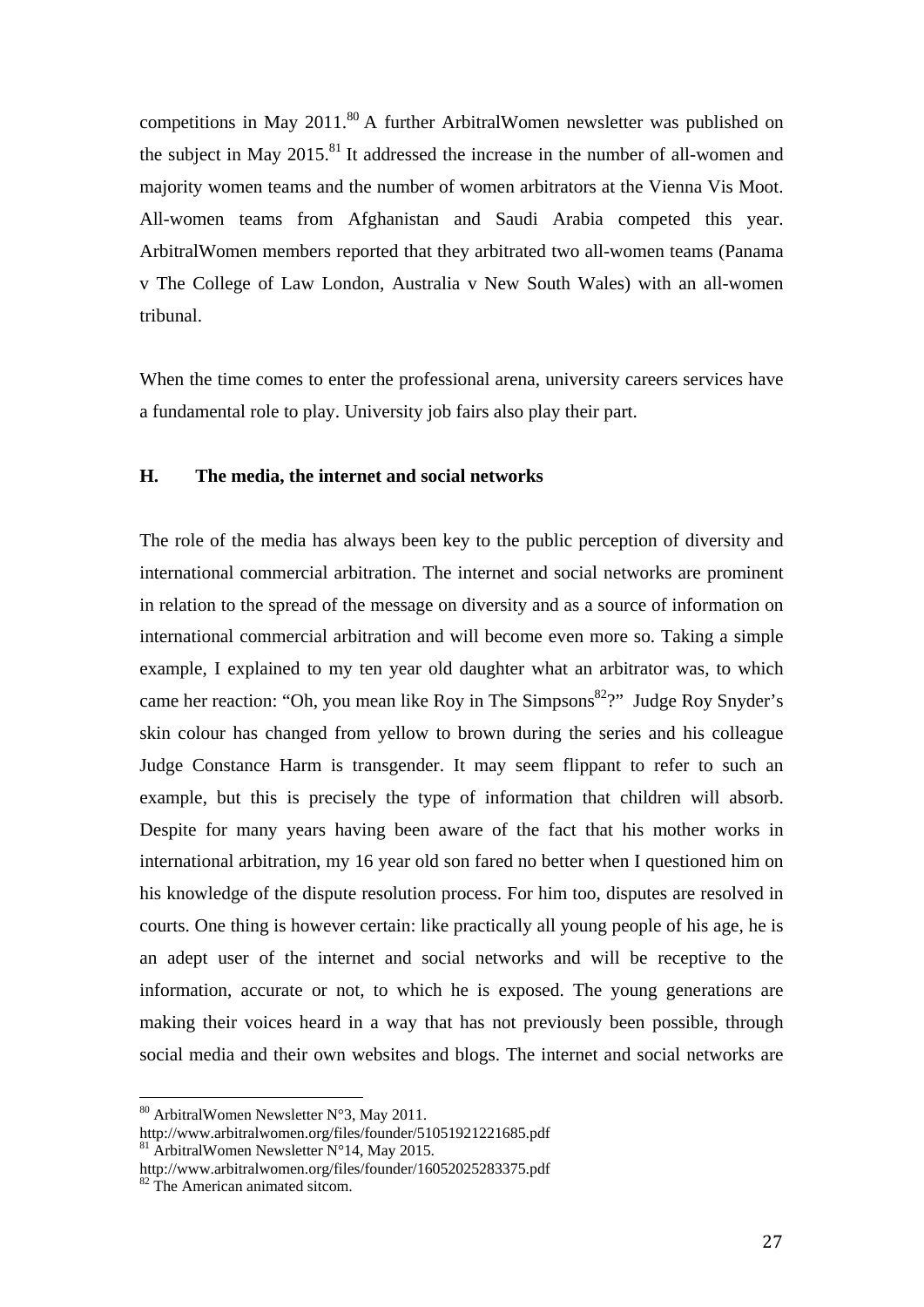of course extensively used by the international arbitration community. Many of the Scottish websites which I consulted for the purpose of this paper make a valuable contribution to the debate on diversity. In the wider international arbitration community, for example, ArbitralWomen's website is an opportunity for women in dispute resolution to showcase their profiles. ArbitralWomen also has a LinkedIn page and has recently become active on Twitter. It would be a fine challenge to extend the use of social media by the arbitration community by having the message on diversity and basic information about international arbitration reach the younger generations via age-appropriate on-line facilities.

#### **III. Conclusion**

As a final and binding method of dispute resolution, international arbitration is used to determine thousands of disputes. As such, it must be legitimate in the eyes of its users; I believe that full and fair consideration of diversity in the appointment of tribunals is necessary for the process to maintain its legitimacy. It is to be hoped that diversity will take care of itself once an understanding of arbitration and knowledge of diversity have permeated the minds of the very young generations, although complacency about the generational issue is to my mind a mistake. Regrettably, many prospective arbitrators practising today in other senior positions are a lost generation when it comes to arbitral appointments.

I am not arguing for diversity, including gender balance, at all cost, but a *modus operandi* in which users have a far more diverse choice of arbitral candidates, potential arbitrators have a full and fair opportunity to be considered on merit, and the process of arbitral appointments is monitored and statistics made available.

Consideration of diversity needs to become a reflex when international commercial arbitration tribunals are being appointed. The only way that this can happen is for diversity from a wider level to seep into the international arbitration community, and for knowledge of arbitration to make its way out of that community into society at large: treating the issue from the inside of the arbitration community is not resulting in change at an acceptable pace. The pool of possible arbitrators needs to be replenished with a far more diverse range of candidates.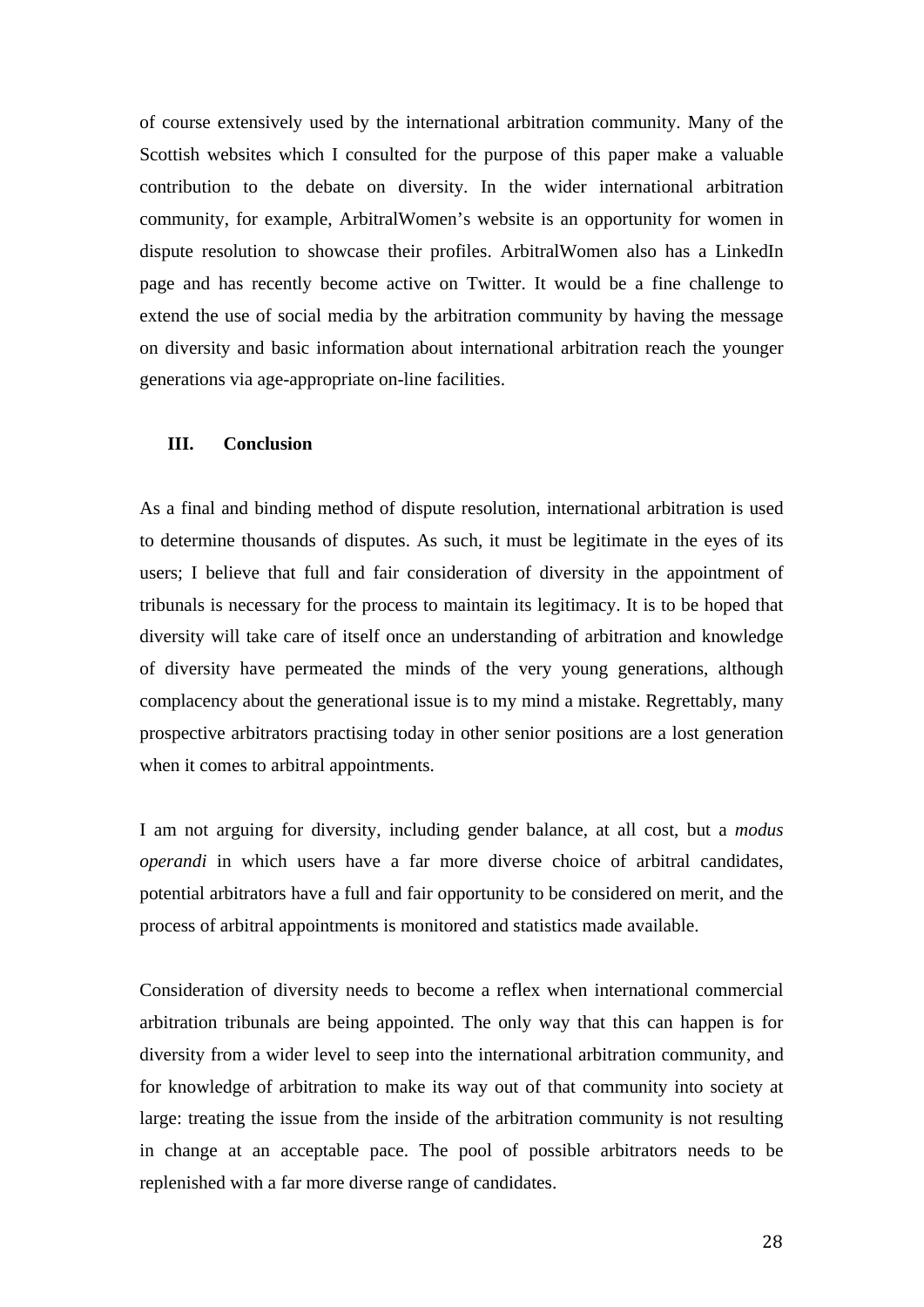Change must start with the young generations. The foundations for change are already in place in many countries, including Scotland, but the appointments are not yet there.

Concrete steps, some of which have already been worked on extensively by the arbitration community, could include:

- Continuing to make governments in developing countries aware of the importance of diversity in international arbitration and assisting them in creating legislative frameworks, both for diversity and for arbitration.
- Learning lessons from the judiciary, such as the rigorous monitoring of diversity in appointments, encouraging diverse candidates to come forward, developing a specific plan for a diverse pool, and mythbusting about the appointments process.
- Working with the arbitral institutions to improve the collection and use of statistics on diversity, ensuring that they are informed of the candidates available for appointments, and helping them expand their lists.
- Encouraging members of the international arbitration community to continue to educate their peers, which could involve educating non-contentious lawyers in their firms and helping businesses train their legal and operational people.
- Impressing on users that at some point they will have to take a "risk" by appointing arbitrators they do not know. Outside counsel should work much harder at ensuring they are able to put forward a range of suitable candidates.
- Encouraging schools and universities to include dispute resolution modules which examine who our decision-makers are and how they are appointed.
- Using the media and social networks to the benefit of the international arbitration process and diversity by considering how the issues can be shaped to make them palatable for young minds.

Only education of society at large will operate towards solving these issues and avoiding the very problems and concerns that occur today. The responsibility to do so lies fairly and squarely with the arbitration community. It has been said that "… the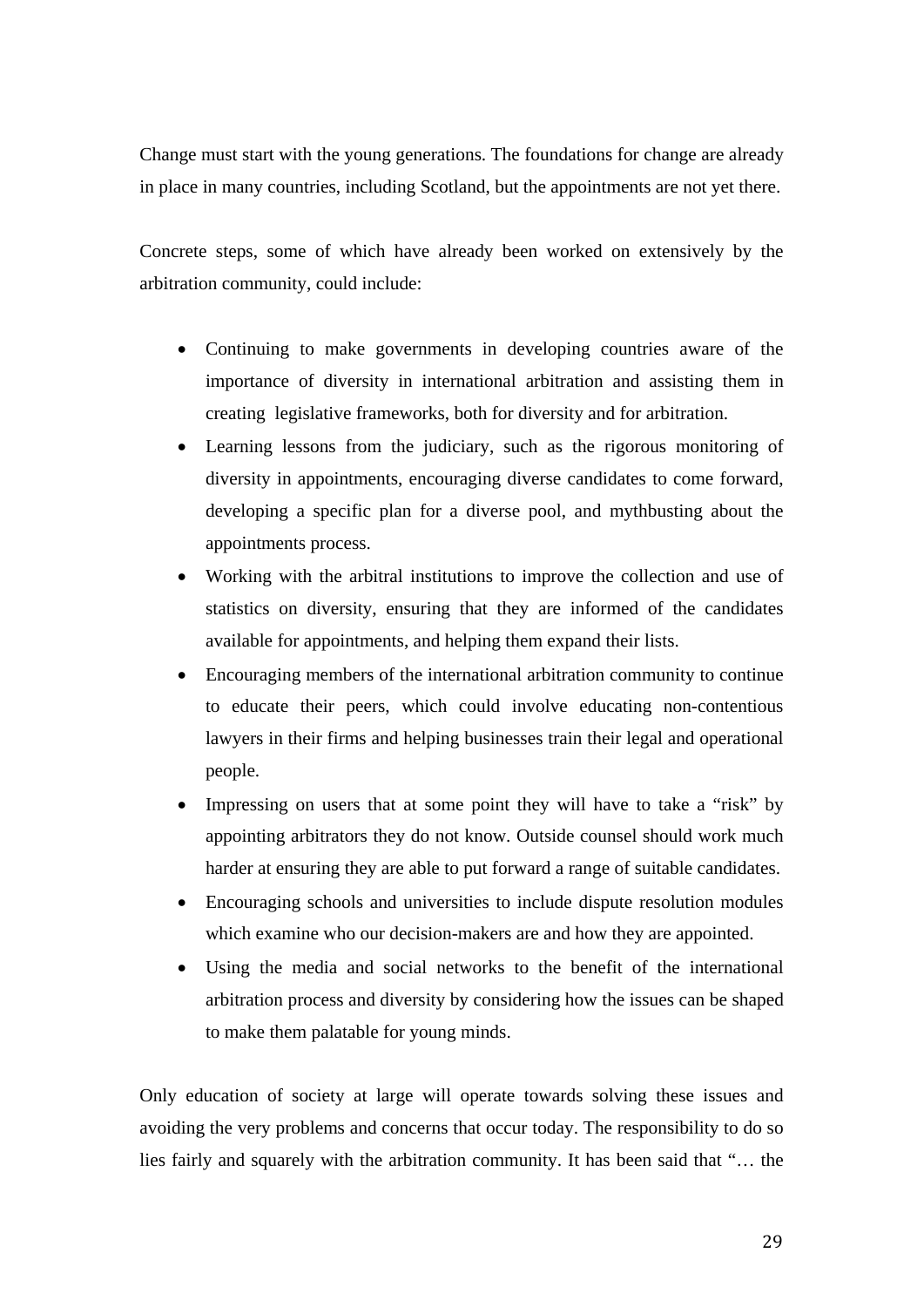international arbitration community would be well served to continue its dialog to find the most effective ways to promote diversity. Failure to do so would truly put at risk the legitimacy that so many have worked so hard to create."83 The time has come to move beyond that discussion and to continue with renewed vigour the hard work already undertaken to demystify international arbitration and to promote diversity on tribunals. Although the present terrain in Scotland, compared with almost 30 years ago when I left my traineeship there and went to practise in France, is now much more favourable to international arbitration and diversity, extensive work remains to be done on a number of fronts and as a shared effort by various members of society. When the Dean of the Faculty of Advocates marked International Women's Day 2015, he quoted Gloria Steinem's words: "The story of women's struggle for equality belongs to no single feminist nor to any one organisation, but to the collective efforts of all who care about human rights."84

<sup>83</sup> *Op. cit.,* Mamounas. <sup>84</sup> *Op. cit*., address by James Wolffe, QC for International Women's Day 2015.